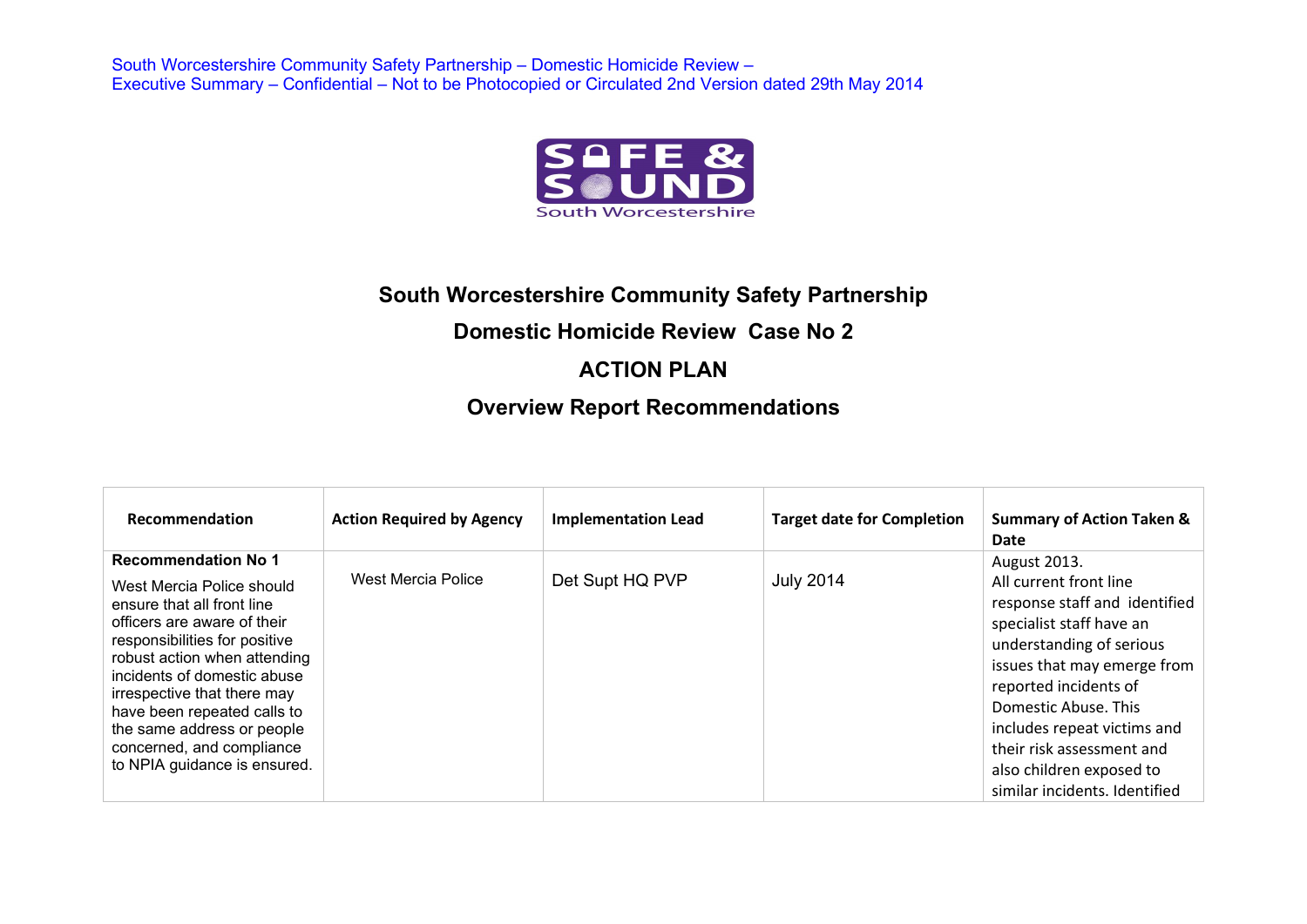| Recommendation | <b>Action Required by Agency</b> | <b>Implementation Lead</b> | <b>Target date for Completion</b> | <b>Summary of Action Taken &amp;</b><br><b>Date</b> |
|----------------|----------------------------------|----------------------------|-----------------------------------|-----------------------------------------------------|
|                |                                  |                            |                                   | repeat child victims and                            |
|                |                                  |                            |                                   | adults are subject to senior                        |
|                |                                  |                            |                                   | officer daily management                            |
|                |                                  |                            |                                   | and scrutiny to ensure the                          |
|                |                                  |                            |                                   | sharing of appropriate                              |
|                |                                  |                            |                                   | information to provide                              |
|                |                                  |                            |                                   | reassurance to victims and<br>survivors and where   |
|                |                                  |                            |                                   | necessary to develop an                             |
|                |                                  |                            |                                   | investigative investigation                         |
|                |                                  |                            |                                   | strategy.                                           |
|                |                                  |                            |                                   | Update Feb 2014                                     |
|                |                                  |                            |                                   | <b>Following an HMIC</b>                            |
|                |                                  |                            |                                   | <b>Review in December 2013</b>                      |
|                |                                  |                            |                                   | <b>West Mercia Police have</b>                      |
|                |                                  |                            |                                   | seconded an experienced                             |
|                |                                  |                            |                                   | <b>Detective Sergeant to</b>                        |
|                |                                  |                            |                                   | lead and co-ordinate a                              |
|                |                                  |                            |                                   | <b>Domestic Abuse Delivery</b>                      |
|                |                                  |                            |                                   | Plan. There is a range of                           |
|                |                                  |                            |                                   | activity either planned or                          |
|                |                                  |                            |                                   | underway to support                                 |
|                |                                  |                            |                                   | <b>Officers and Staff in</b>                        |
|                |                                  |                            |                                   | understanding the risks                             |
|                |                                  |                            |                                   | associated with Domestic                            |
|                |                                  |                            |                                   | Abuse.                                              |
|                |                                  |                            |                                   | WMP are developing an                               |
|                |                                  |                            |                                   | action plan arising out of                          |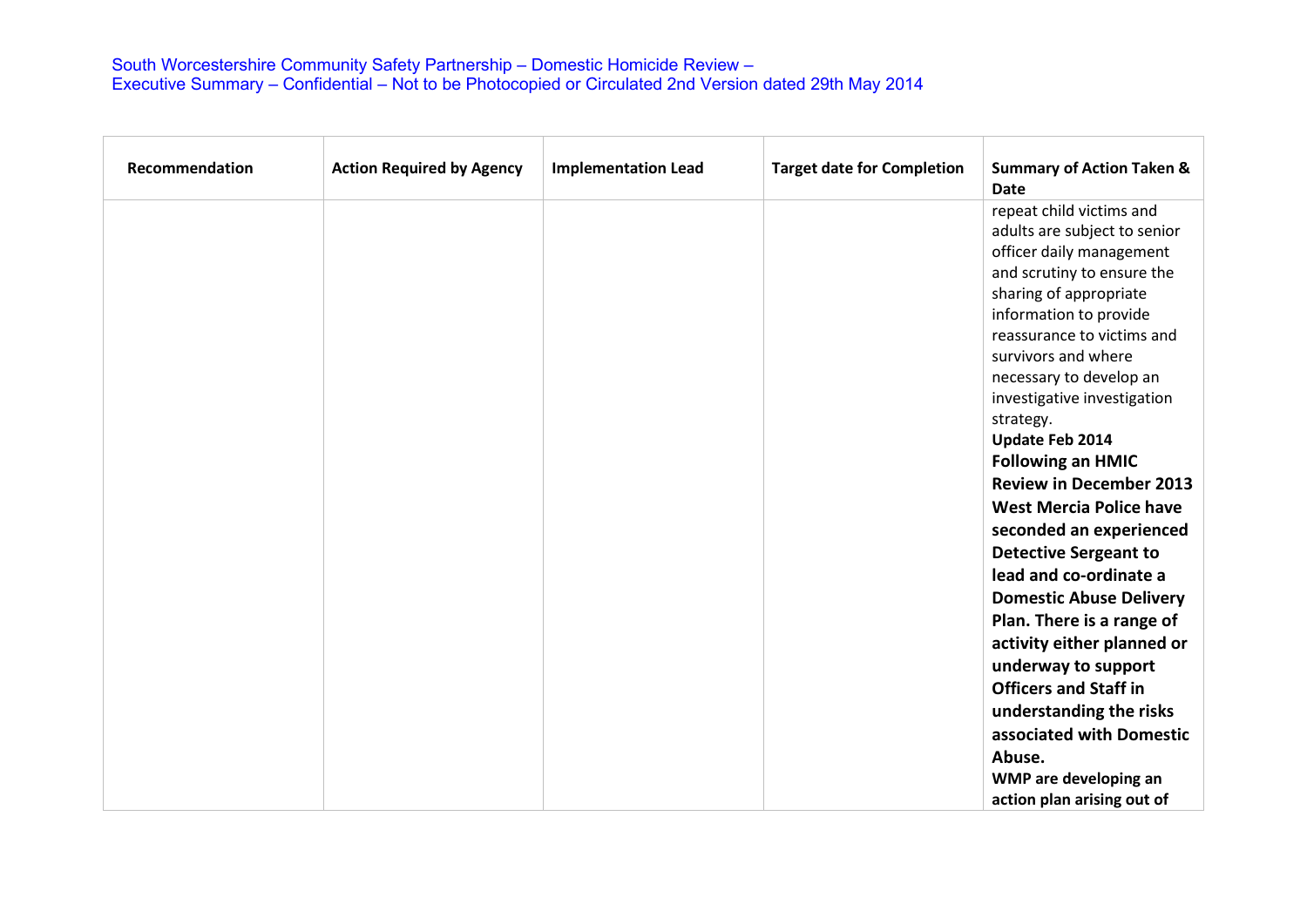| Recommendation                                          | <b>Action Required by Agency</b> | <b>Implementation Lead</b> | <b>Target date for Completion</b> | <b>Summary of Action Taken &amp;</b> |
|---------------------------------------------------------|----------------------------------|----------------------------|-----------------------------------|--------------------------------------|
|                                                         |                                  |                            |                                   | <b>Date</b>                          |
|                                                         |                                  |                            |                                   | the recent HMIC inspection.          |
| <b>Recommendation No 2</b>                              |                                  |                            |                                   | August 2013                          |
| West Mercia Police to assess                            |                                  |                            |                                   | The Anti Social Behaviour            |
| the impact of the pilot<br>schemes of Anti-Social       |                                  | Ch Supt Local Policing     | December 2013                     | <b>Risk Assessment Conference</b>    |
| <b>Behaviour Risk Assessment</b>                        | <b>West Mercia Police</b>        | (strategic alliance).      |                                   | (ASBRAC) development has             |
| Conferences in the Telford                              |                                  |                            |                                   | been piloted within selected         |
| and Hereford Divisions and                              |                                  |                            |                                   | areas of West Mercia since           |
| consider implementing the<br>concept force wide as soon |                                  |                            |                                   | January 2013. The outcome            |
| as possible.                                            |                                  |                            |                                   | being the desire to deliver          |
|                                                         |                                  |                            |                                   | the ASBRAC process across            |
|                                                         |                                  |                            |                                   | the strategic alliance.              |
|                                                         |                                  |                            |                                   | This new multi agency                |
|                                                         |                                  |                            |                                   | development requires local           |
|                                                         |                                  |                            |                                   | authority lead and<br>ownership.     |
|                                                         |                                  |                            |                                   | West Mercia and                      |
|                                                         |                                  |                            |                                   | Warwickshire Police intend           |
|                                                         |                                  |                            |                                   | to drive this initiative via the     |
|                                                         |                                  |                            |                                   | strategic lead for local             |
|                                                         |                                  |                            |                                   | policing                             |
|                                                         |                                  |                            |                                   | Update Feb 2014:                     |
|                                                         |                                  |                            |                                   | This process is currently            |
|                                                         |                                  |                            |                                   | under review as part of a            |
|                                                         |                                  |                            |                                   | wider review around risk             |
|                                                         |                                  |                            |                                   | assessment and Anti Social           |
|                                                         |                                  |                            |                                   | <b>Behaviour Orders. ASBRAC</b>      |
|                                                         |                                  |                            |                                   | continues to be used in              |
|                                                         |                                  |                            |                                   | areas of West Mercia.                |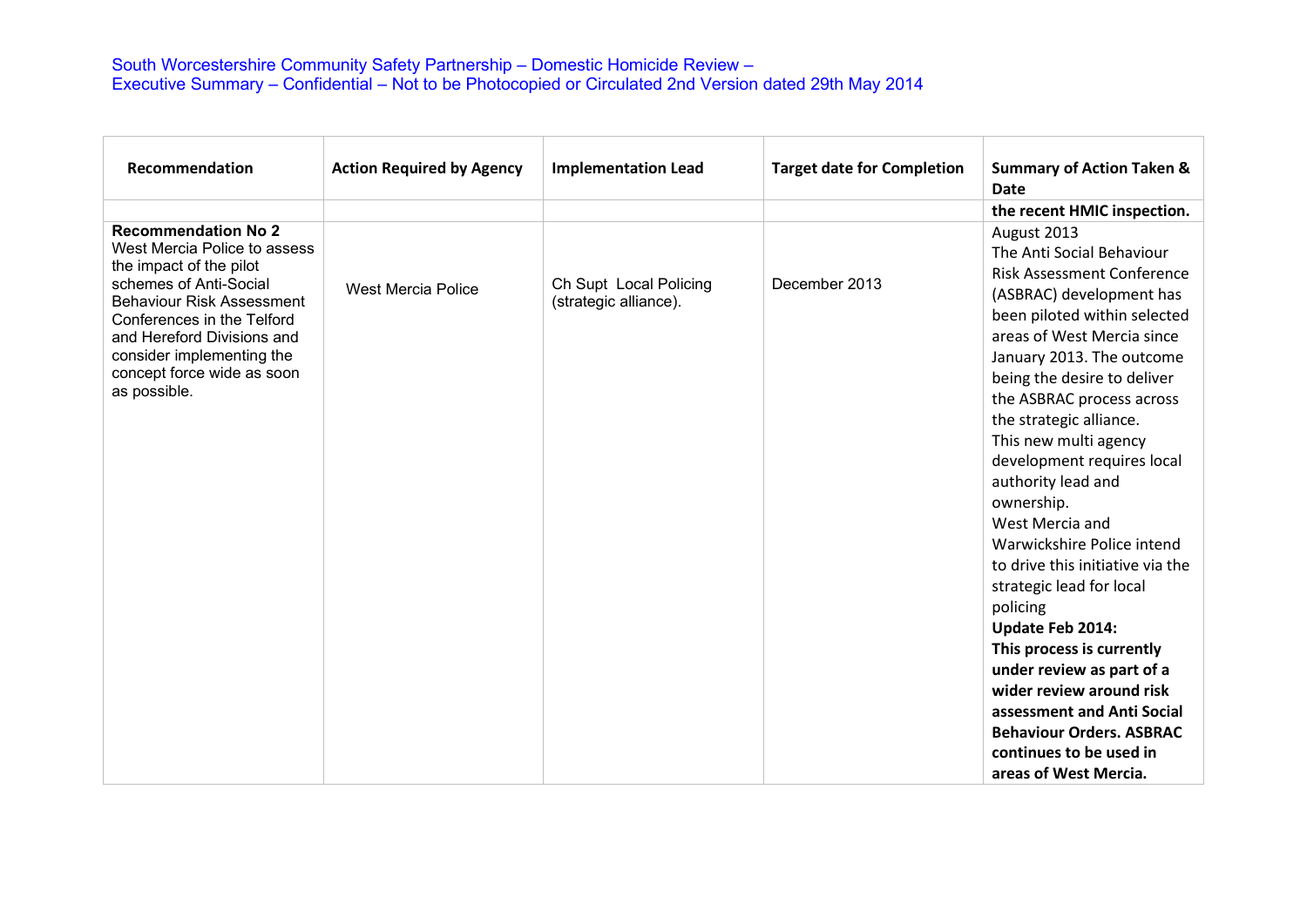| Recommendation                                                                                                                                                        | <b>Action Required by Agency</b>                                                                                                                                   | <b>Implementation Lead</b>                                                                                      | <b>Target date for Completion</b> | <b>Summary of Action Taken &amp;</b><br>Date                                                                                                                            |
|-----------------------------------------------------------------------------------------------------------------------------------------------------------------------|--------------------------------------------------------------------------------------------------------------------------------------------------------------------|-----------------------------------------------------------------------------------------------------------------|-----------------------------------|-------------------------------------------------------------------------------------------------------------------------------------------------------------------------|
| <b>Recommendation No 3</b><br>South Worcestershire<br>Community Partnership to<br>request assurance from<br><b>Clinical Commissioning</b><br>Groups in Worcestershire | 1. Awareness raising of<br>domestic abuse guidance<br>through feature in<br>safeguarding newsletter<br>to General Practices                                        | Jonathan Leach<br><b>Named General Practitioner</b><br>Safeguarding<br>Ellen Footman<br><b>Designated Nurse</b> | March 2013                        | Completed / Ongoing<br>Item in June Newsletter                                                                                                                          |
| that the guidance<br>'Responding to Domestic<br>Abuse' (Royal College<br><b>General Practitioners June</b><br>2012) has been implemented                              | Identification of<br>$\overline{2}$ .<br>Nominated Lead for<br>Domestic Abuse in each<br>general practice.                                                         | Jonathan Leach<br><b>Named General Practitioner</b>                                                             | April 2013                        | All GP practices have been<br>informed of the<br>recommendation but they                                                                                                |
| across all general practices.                                                                                                                                         | Targeted training on<br>13.<br>domestic abuse to<br>Nominated GP leads<br>identifying roles and<br>responsibilities, local<br>pathways and support<br>services     | Jonathan Leach Named<br><b>General Practitioner</b><br>Safeguarding<br>Ellen Footman<br><b>Designated Nurse</b> | December 2013                     | have no contractual<br>obligation to have a<br>nominated lead. This is being<br>raised with NHS England<br>Profile raised with GP                                       |
|                                                                                                                                                                       | 4. Audit across General<br>Practices to focus on<br>implementation of<br>domestic abuse guidance,<br>referrals and information<br>sharing with partner<br>agencies | Jonathan Leach Named<br><b>General Practitioner</b><br>Safeguarding<br>Ellen Footman<br><b>Designated Nurse</b> | November 2013                     | practices that a nominated<br>Lead for Domestic abuse is<br>good practice. Questionnaire<br>gone out all practices with<br>input from Coordinator-<br>awaiting analysis |
|                                                                                                                                                                       | Progress on actions and<br>5.<br>evaluation of audit and<br>training programme to be<br>fed back to CCG<br>Safeguarding Adults and<br>Children health Forum        | Jonathan Leach<br><b>Named General Practitioner</b><br>Safeguarding<br>Ellen Footman<br><b>Designated Nurse</b> |                                   | <b>Targeted Domestic abuse</b><br>training has been<br>incorporated into Level 3<br>Safeguarding children<br>training for GPs. Level 3                                  |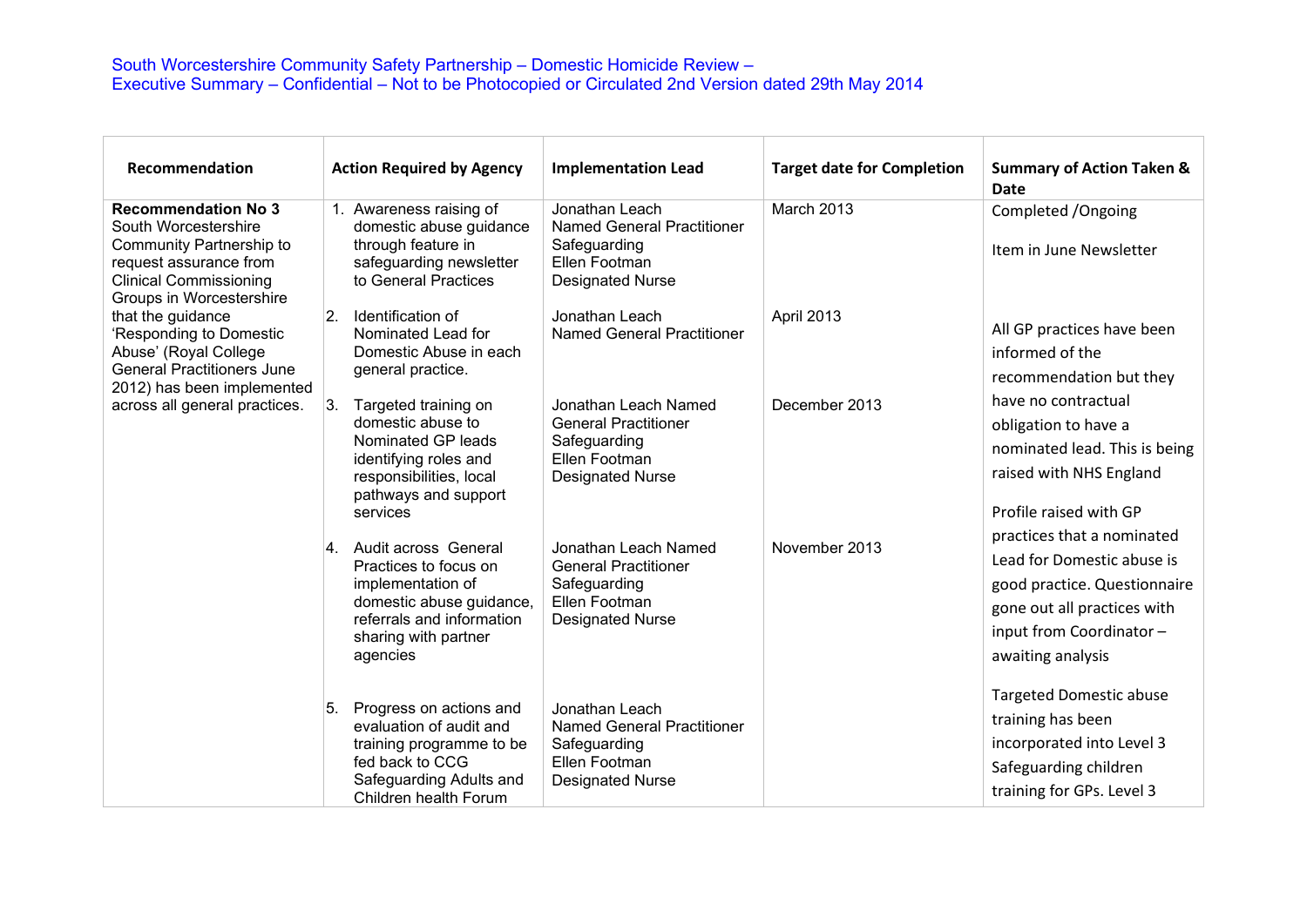| Recommendation | <b>Action Required by Agency</b> | <b>Implementation Lead</b>         | <b>Target date for Completion</b> | <b>Summary of Action Taken &amp;</b><br><b>Date</b> |
|----------------|----------------------------------|------------------------------------|-----------------------------------|-----------------------------------------------------|
|                | <b>CCG Quality and Patient</b>   |                                    |                                   | training is a rolling                               |
|                | <b>Safety Committees</b>         |                                    |                                   | programme, held on a                                |
|                | <b>Community Safety</b>          | <b>Frances Howie</b>               |                                   | Quarterly basis which all GPs                       |
|                | Partnership                      |                                    |                                   | are invited to attend. (All                         |
|                | Worcestershire                   | Jo Galloway                        |                                   | GPs should attend Level 3                           |
|                | Safeguarding Adult Board         | <b>Executive Nurse Quality and</b> |                                   | training as a minimum every                         |
|                |                                  | <b>Patient Safety</b>              |                                   | 3 years, with annual updates                        |
|                |                                  |                                    |                                   | regarding safeguarding.                             |
|                |                                  |                                    |                                   | Level 1 safeguarding adults                         |
|                |                                  |                                    |                                   | training also includes basic                        |
|                |                                  |                                    |                                   | awareness raising around                            |
|                |                                  |                                    |                                   | domestic abuse)                                     |
|                |                                  |                                    |                                   | Training being delivered to                         |
|                |                                  |                                    |                                   | GP's and A&E clinicians by                          |
|                |                                  |                                    |                                   | forum coordinator over                              |
|                |                                  |                                    |                                   | coming months.                                      |
|                |                                  |                                    |                                   |                                                     |
|                |                                  |                                    |                                   |                                                     |
|                |                                  |                                    |                                   |                                                     |
|                |                                  |                                    |                                   | Self assessment                                     |
|                |                                  |                                    |                                   | Questionnaire to be sent to                         |
|                |                                  |                                    |                                   | all GP practices to provide a                       |
|                |                                  |                                    |                                   | baseline of current                                 |
|                |                                  |                                    |                                   | implementation of                                   |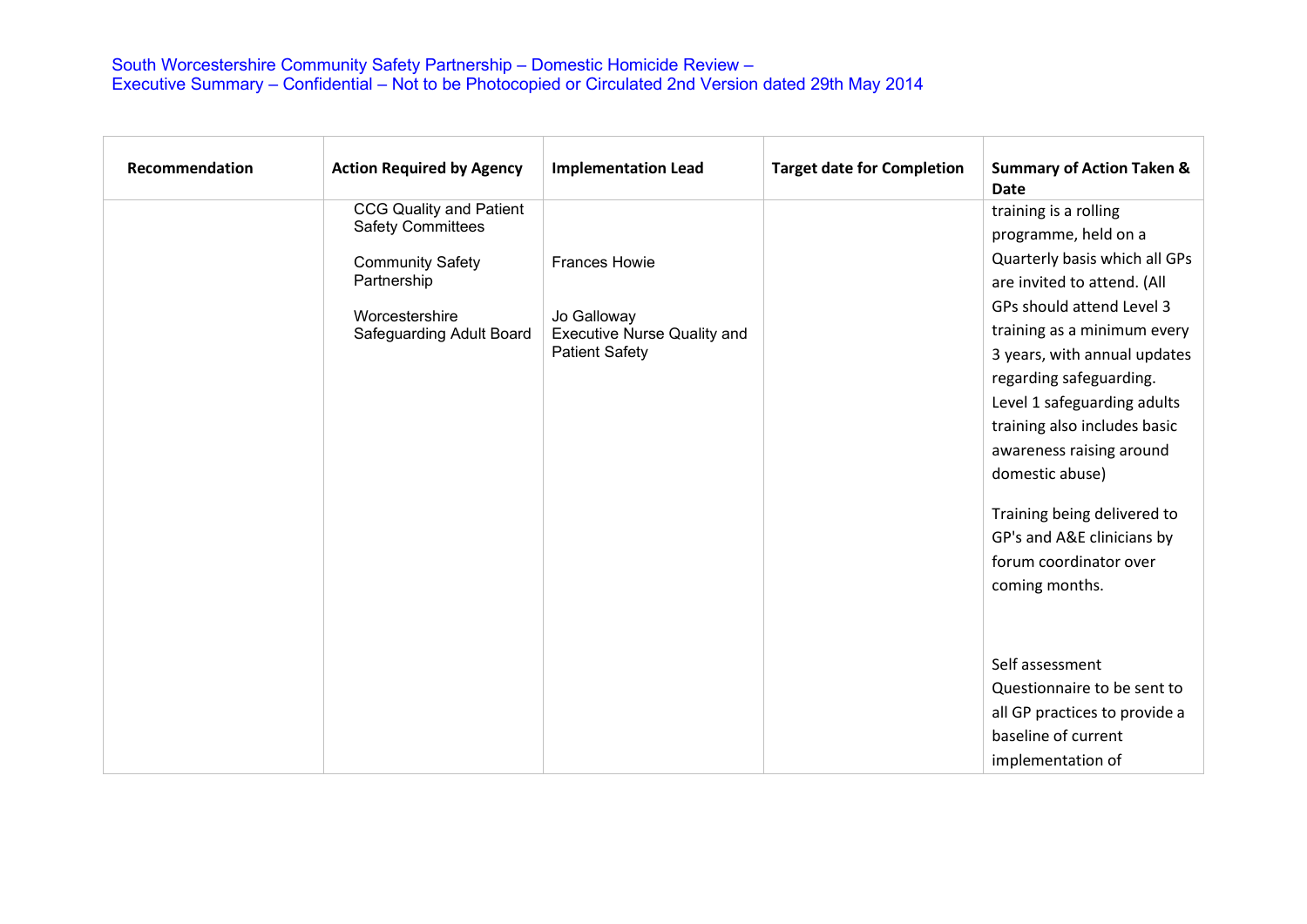| Recommendation                                                                                                                                          | <b>Action Required by Agency</b>                     | <b>Implementation Lead</b>                                                   | <b>Target date for Completion</b> | <b>Summary of Action Taken &amp;</b><br><b>Date</b>                                                                                                                                                                                                                                                                   |
|---------------------------------------------------------------------------------------------------------------------------------------------------------|------------------------------------------------------|------------------------------------------------------------------------------|-----------------------------------|-----------------------------------------------------------------------------------------------------------------------------------------------------------------------------------------------------------------------------------------------------------------------------------------------------------------------|
|                                                                                                                                                         |                                                      |                                                                              |                                   | Recommendation 3.<br>NHS England to be informed<br>following the audit,<br>regarding compliance of GP<br>Practices with the<br>implementation of<br><b>Recommendation 3</b><br>All Domestic abuse<br>Notifications will be sent to<br>GPs from the Integrated<br>Safeguarding Team which<br>identifies the victim and |
|                                                                                                                                                         |                                                      |                                                                              |                                   | children in the household.<br>GPs will action based on<br>professional judgement and<br>knowledge of family. Due to<br>be implemented by 28 <sup>th</sup> Feb<br>2014                                                                                                                                                 |
| <b>Recommendation No 4</b><br><b>Worcestershire Acute</b><br>Hospital Trust to ensure that<br>all Emergency Department<br>staff obtain full details and | <b>Worcestershire Acute</b><br><b>Hospital Trust</b> | Clare Bush<br>Matron<br><b>Emergency Department</b><br>WRH AND Kidderminster | Ongoing                           | There are a number of<br>processes in place currently.<br>High risk cases are<br>$\bullet$                                                                                                                                                                                                                            |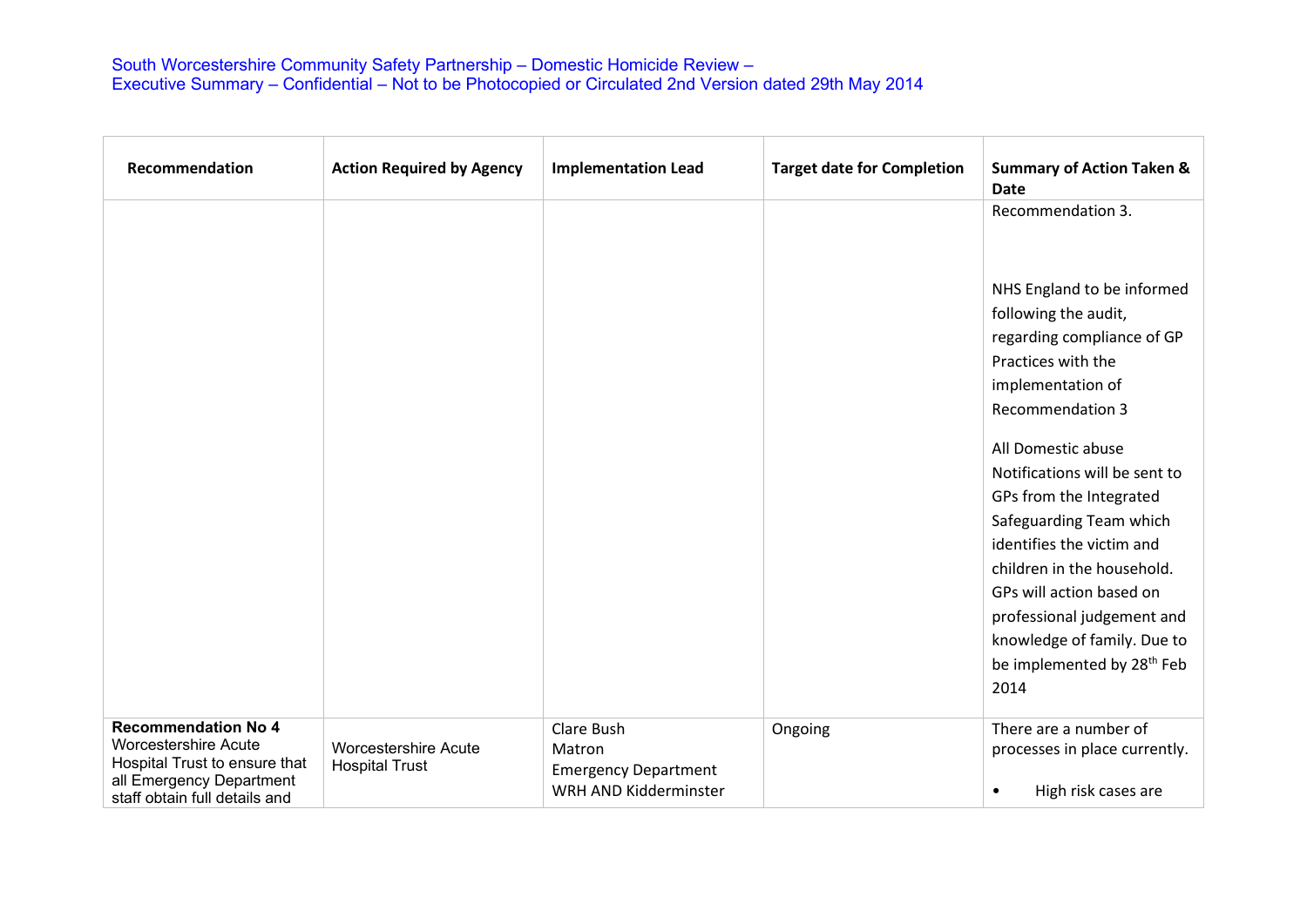| Recommendation                                           | <b>Action Required by Agency</b> | <b>Implementation Lead</b> | <b>Target date for Completion</b> | <b>Summary of Action Taken &amp;</b><br><b>Date</b> |
|----------------------------------------------------------|----------------------------------|----------------------------|-----------------------------------|-----------------------------------------------------|
| antecedent information of                                |                                  | <b>MIU</b>                 |                                   | referred into MARAC via                             |
| patients who frequently                                  |                                  | Worcestershire Royal       |                                   | Alison Chapman (A&E                                 |
| present with alcohol and/or<br>drug related injuries and |                                  | Hospital                   |                                   | MARAC lead) - enhanced                              |
| share this information with                              |                                  |                            |                                   | awareness around MARAC to                           |
| other agencies such as the                               |                                  | Rose Johnson (Clinical     |                                   | delivered to front line nurses                      |
| police and Adult Social Care.                            |                                  | Director A&E)              |                                   | and consultants.                                    |
|                                                          |                                  |                            |                                   | The Emergency<br>$\bullet$                          |
|                                                          |                                  |                            |                                   | Department computer                                 |
|                                                          |                                  |                            |                                   | system allows us to tag and                         |
|                                                          |                                  |                            |                                   | flag any patient we believe is                      |
|                                                          |                                  |                            |                                   | high risk of domestic abuse.                        |
|                                                          |                                  |                            |                                   | It also allows us to see on                         |
|                                                          |                                  |                            |                                   | one screen all of the patients                      |
|                                                          |                                  |                            |                                   | previous attendances.                               |
|                                                          |                                  |                            |                                   | All staff have                                      |
|                                                          |                                  |                            |                                   | mandatory safeguarding e-                           |
|                                                          |                                  |                            |                                   | learning training                                   |
|                                                          |                                  |                            |                                   | All nurses at sister                                |
|                                                          |                                  |                            |                                   | level and above have had                            |
|                                                          |                                  |                            |                                   | MARAC teaching and                                  |
|                                                          |                                  |                            |                                   | domestic abuse awareness                            |
|                                                          |                                  |                            |                                   | training.                                           |
|                                                          |                                  |                            |                                   | Nurses at staff nurse<br>$\bullet$                  |
|                                                          |                                  |                            |                                   | level are currently placed on                       |
|                                                          |                                  |                            |                                   | an internal teaching                                |
|                                                          |                                  |                            |                                   | programme on domestic                               |
|                                                          |                                  |                            |                                   | abuse provided by Donna                             |
|                                                          |                                  |                            |                                   | Daley(midwife safeguarding                          |
|                                                          |                                  |                            |                                   | lead)                                               |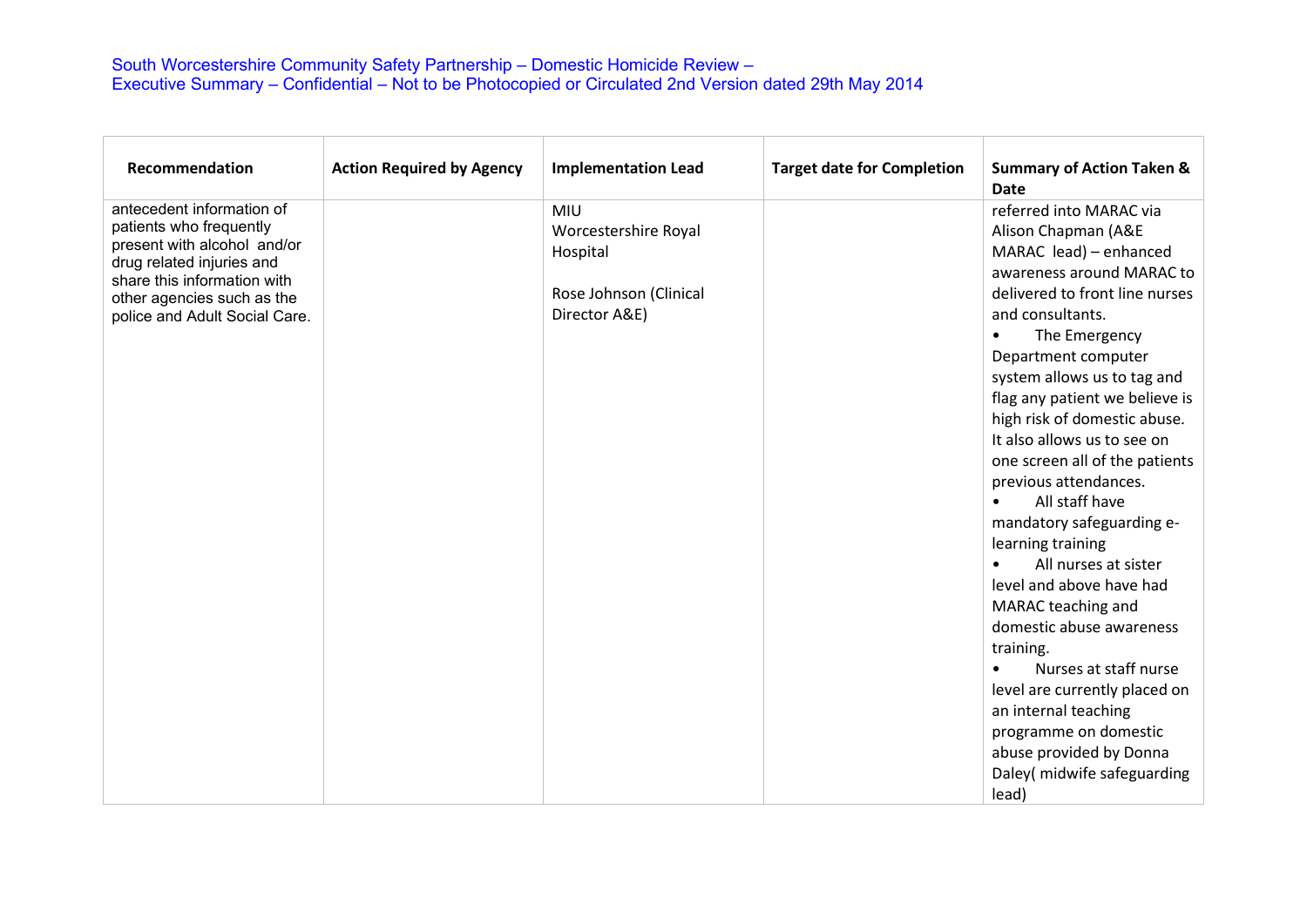| Recommendation | <b>Action Required by Agency</b> | <b>Implementation Lead</b>      | <b>Target date for Completion</b> | <b>Summary of Action Taken &amp;</b><br><b>Date</b>                                                                                                                                                                                                                                                                                                                                                                                                                                                                                                                                                                                                                                                                                                                                                   |
|----------------|----------------------------------|---------------------------------|-----------------------------------|-------------------------------------------------------------------------------------------------------------------------------------------------------------------------------------------------------------------------------------------------------------------------------------------------------------------------------------------------------------------------------------------------------------------------------------------------------------------------------------------------------------------------------------------------------------------------------------------------------------------------------------------------------------------------------------------------------------------------------------------------------------------------------------------------------|
|                |                                  | Amy Ritchie / Alison<br>Chapman |                                   | Any patient identified<br>$\bullet$<br>as having multiple<br>attendances will be<br>discussed with a consultant<br>and management plan made<br>if appropriate. This<br>information will be shared<br>with GP.<br>We are aware that we have<br>some development and<br>there are some pieces of<br>work that are in progress:<br>Development of a<br>$\bullet$<br>more robust 'in-house<br>training programme'<br>Development of a flow<br>chart for use within the ED<br>which would guide the<br>clinician towards identifying<br>victims of domestic abuse,<br>what to do next and when is<br>the right time to share<br>information.<br>A&E staff have received<br>$\bullet$<br>domestic abuse<br>awareness training and<br>this is planned to<br>continue with supporting<br>materials. All areas |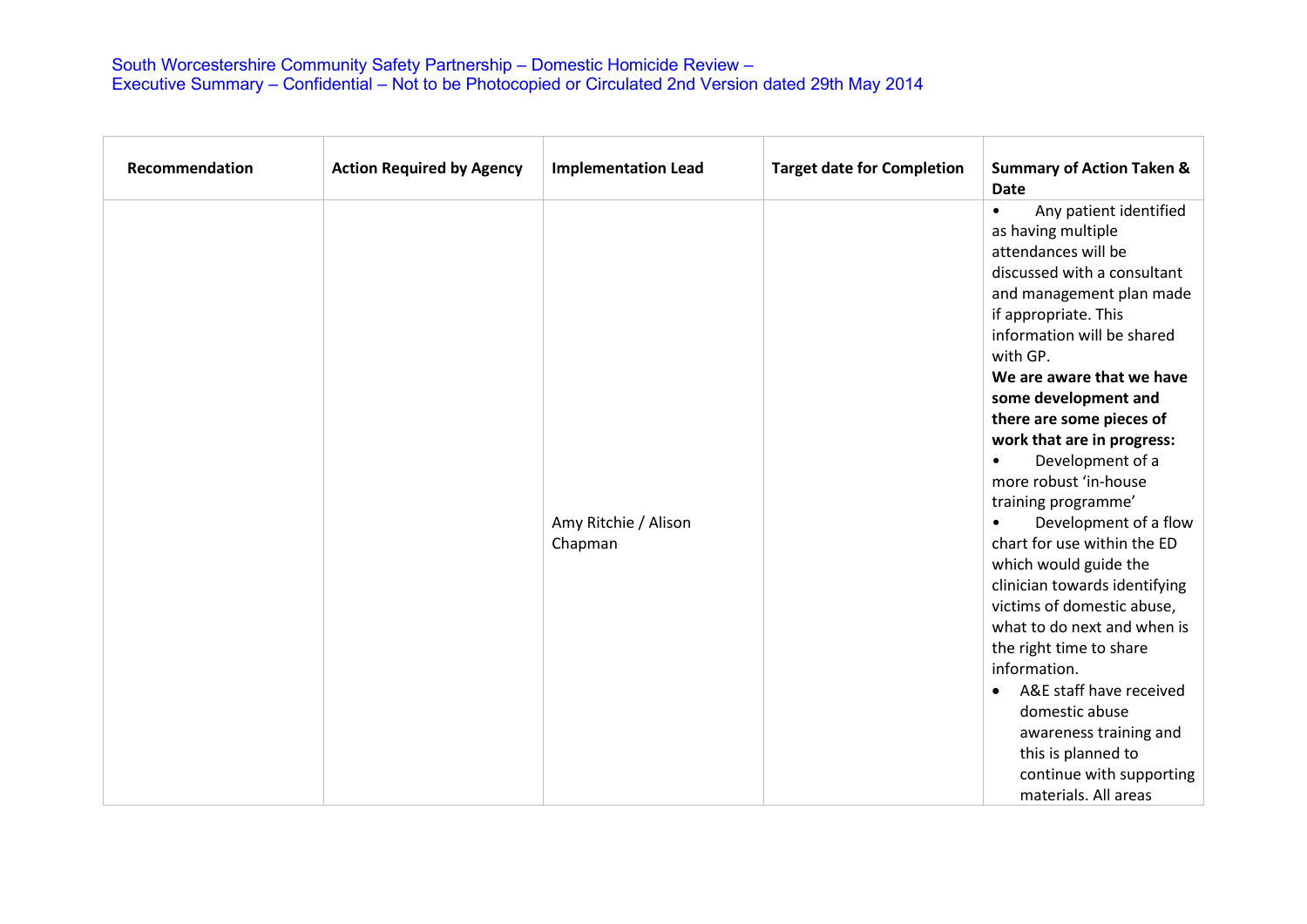| Recommendation                                                                                                                                                                                                                                                                                                                                             | <b>Action Required by Agency</b>                                             | <b>Implementation Lead</b> | <b>Target date for Completion</b> | <b>Summary of Action Taken &amp;</b><br><b>Date</b>                                                                                                                                                                                                                |
|------------------------------------------------------------------------------------------------------------------------------------------------------------------------------------------------------------------------------------------------------------------------------------------------------------------------------------------------------------|------------------------------------------------------------------------------|----------------------------|-----------------------------------|--------------------------------------------------------------------------------------------------------------------------------------------------------------------------------------------------------------------------------------------------------------------|
|                                                                                                                                                                                                                                                                                                                                                            |                                                                              |                            |                                   | within A&E have<br>domestic abuse posters<br>and signposting to<br>support services.<br>Examining the possibility<br>$\bullet$<br>of staff being Visible<br><b>Evidence for Victims</b><br>(VEV) trained.<br>Scoping placing an IDVA<br>$\bullet$<br>into hospital |
| <b>Recommendation No 5</b><br>South Worcestershire<br><b>Community Safety</b><br>Partnership endorses the<br>draft Protocol for Referral to<br>the Community Intervention<br>Team and seeks its<br>implementation as soon as<br>possible, as is the Adult<br>Social Care Community<br>Intervention Team contained<br>within the Adult Social Care<br>Bill. | South Worcestershire<br><b>Community Safety</b><br>Partnership               |                            |                                   |                                                                                                                                                                                                                                                                    |
| <b>Recommendation No 6</b><br>The Responsible Authorities<br>within the Community Safety<br>Partnership to explore the<br>possibility of the introduction<br>of a contractual obligation on<br>providers to ensure that                                                                                                                                    | <b>Responsible Authorities</b><br>within the Community Safety<br>Partnership |                            |                                   | This is in place within the<br>current contractual<br>obligations at clause 19 of<br>the general conditions and<br>point 4.13.1 in respect of<br>data protection.                                                                                                  |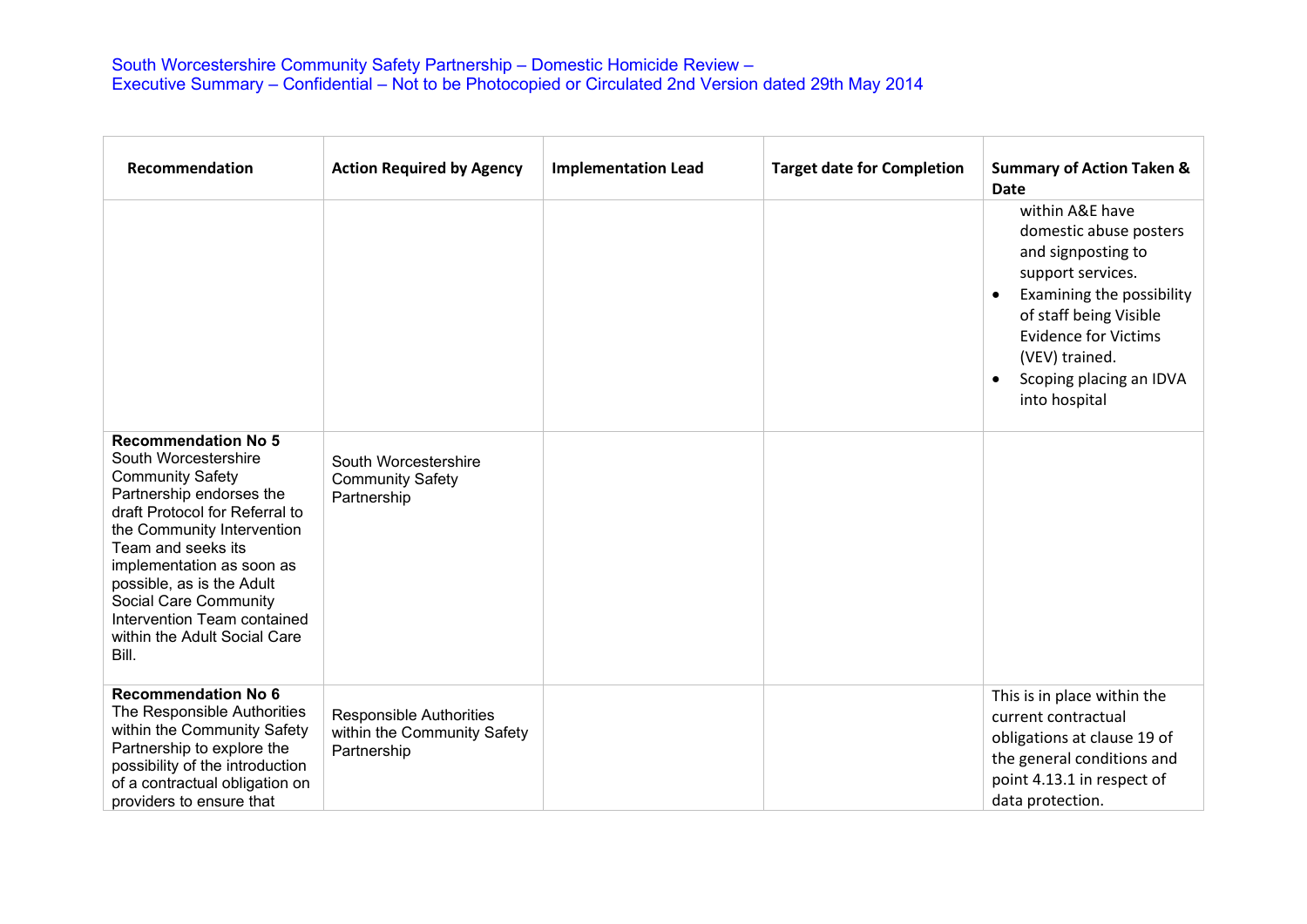| Recommendation                                                                                                                                                                                                                                                                                                 | <b>Action Required by Agency</b> | <b>Implementation Lead</b>                                                                                                                                            | <b>Target date for Completion</b> | <b>Summary of Action Taken &amp;</b><br>Date                                                                                                                                                                                                              |
|----------------------------------------------------------------------------------------------------------------------------------------------------------------------------------------------------------------------------------------------------------------------------------------------------------------|----------------------------------|-----------------------------------------------------------------------------------------------------------------------------------------------------------------------|-----------------------------------|-----------------------------------------------------------------------------------------------------------------------------------------------------------------------------------------------------------------------------------------------------------|
| client information is passed<br>on to other relevant agencies<br>at the end of the contract.                                                                                                                                                                                                                   |                                  |                                                                                                                                                                       |                                   |                                                                                                                                                                                                                                                           |
| <b>Recommendation No 7</b><br>When dealing with clients<br>who are reluctant to engage<br>at nominated agency<br>premises, consideration<br>should be given by West<br>Mercia Women's Aid to seek<br>alternative premises where<br>the client is comfortable<br>where formal meetings could<br>take place.     | West Mercia Women's Aid          | Adele McGuigan - Service<br>Manager                                                                                                                                   | $1st$ July and ongoing            | This issue has been<br>highlighted to the IDVA &<br><b>Community Support teams</b><br>at team meetings. It is now<br>incorporated into paperwork<br>as a checklist item to ensure<br>that the issue is always<br>considered when working<br>with clients. |
| <b>Recommendation No 8</b><br>When dealing with clients<br>who are reluctant to engage,<br>West Mercia Women's Aid<br>should ensure that there is a<br>positive assumption that the<br>risk is or remains high and<br>the IDVA will refer on to the<br>appropriate source such as<br>the original referrer and | West Mercia Women's Aid          | IDVA procedures now<br>include a clause directing<br>them to seek alternative<br>premises where client will<br>feel comfortable to attend<br>meetings, when required. | $1st$ April 2013 and ongoing      | This has been incorporated<br>into internal IDVA training<br>and is monitored at case file<br>management meetings and<br>supervision.                                                                                                                     |
| MARAC as and when<br>necessary, particularly where                                                                                                                                                                                                                                                             |                                  | Action completed 1 <sup>st</sup> April                                                                                                                                |                                   | Action taken 1st April 2013<br>and monitoring is ongoing.                                                                                                                                                                                                 |
| the history of abuse appears<br>to be historic.                                                                                                                                                                                                                                                                |                                  | 2013 directing them to seek                                                                                                                                           |                                   |                                                                                                                                                                                                                                                           |
|                                                                                                                                                                                                                                                                                                                |                                  | alternative premises where                                                                                                                                            |                                   |                                                                                                                                                                                                                                                           |
|                                                                                                                                                                                                                                                                                                                |                                  | client will feel comfortable                                                                                                                                          |                                   |                                                                                                                                                                                                                                                           |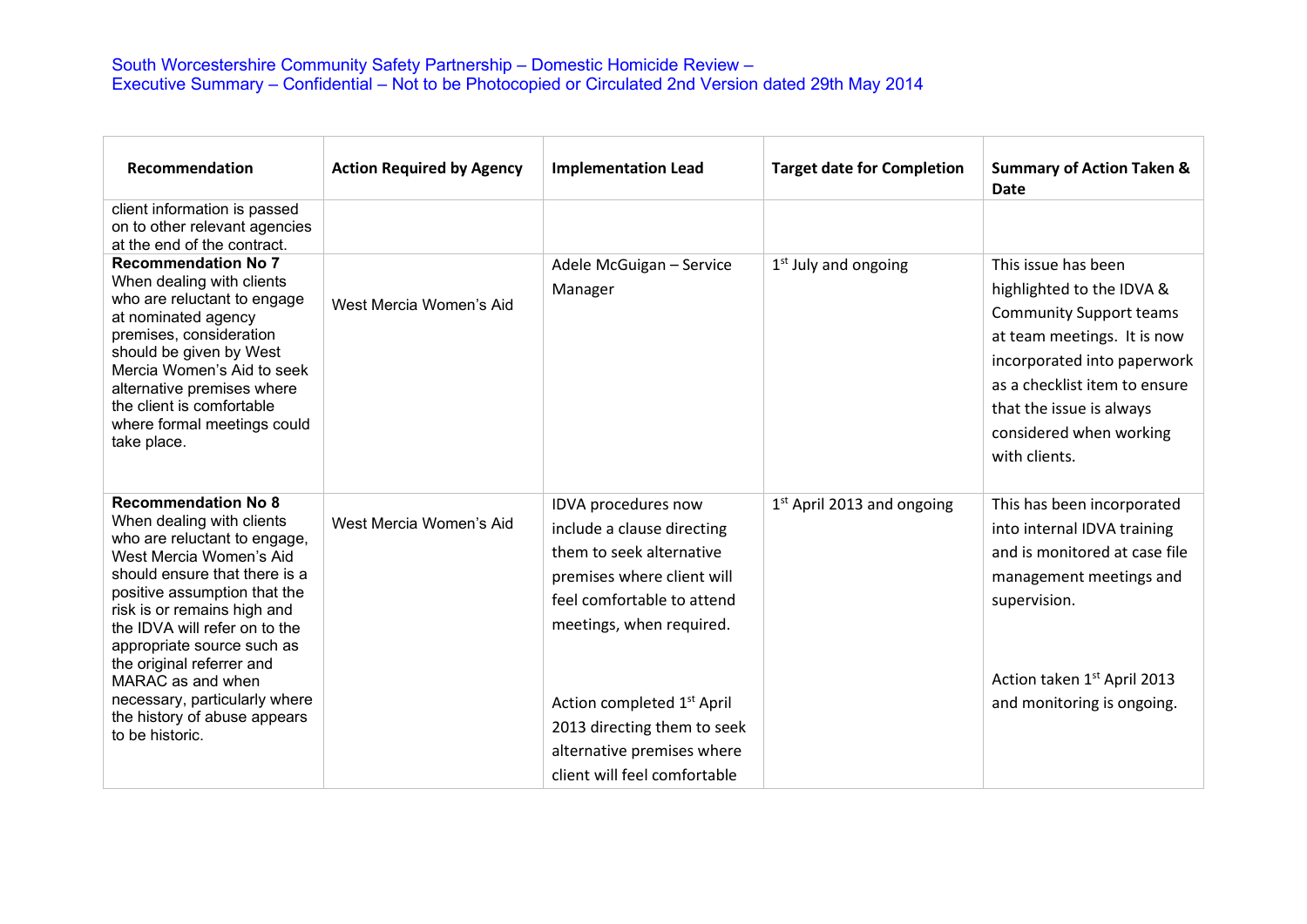| Recommendation                                                                                                                                                                                                                                                                                                                                                                                        | <b>Action Required by Agency</b>                               | <b>Implementation Lead</b>                                                                                  | <b>Target date for Completion</b> | <b>Summary of Action Taken &amp;</b><br><b>Date</b>                                                                                                                                 |
|-------------------------------------------------------------------------------------------------------------------------------------------------------------------------------------------------------------------------------------------------------------------------------------------------------------------------------------------------------------------------------------------------------|----------------------------------------------------------------|-------------------------------------------------------------------------------------------------------------|-----------------------------------|-------------------------------------------------------------------------------------------------------------------------------------------------------------------------------------|
|                                                                                                                                                                                                                                                                                                                                                                                                       |                                                                | to attend meetings, when<br>required.<br>Action completed 1 <sup>st</sup> April<br>2013                     |                                   |                                                                                                                                                                                     |
| <b>Recommendation No 9</b><br>Worcester<br>Community<br>Housing should review the<br>processes for dealing with<br>situations where tenants are<br>with<br>living<br>frequent<br>disruptions and threats from<br>other residents and their<br>visitors, and make sure that<br>robust systems are in place<br>to ensure effective and timely<br>action in order to safeguard<br>families and children. | <b>Worcester Community</b><br>Housing                          | Paul Adams<br><b>Estate Manager</b><br>Lead on DV<br><b>Viv Marriott</b><br>Senior Neighbourhood<br>Manager | <b>July 2013</b>                  | New case management now<br>installed, (May 2013) staff<br>training completed (May<br>2013)                                                                                          |
| <b>Recommendation No 10</b><br>South Worcestershire<br><b>Community Safety</b><br>Partnership to ensure that all<br>agencies attention is drawn<br>to the guidance as issued by:<br>• Herefordshire<br>Safeguarding<br>Children Board<br>regarding working                                                                                                                                            | South Worcestershire<br><b>Community Safety</b><br>Partnership |                                                                                                             |                                   | These guidance's have been<br>shared with the partnership<br>thereby informing policy and<br>future working.<br>They are referred to by and<br>accessible via agencies<br>websites. |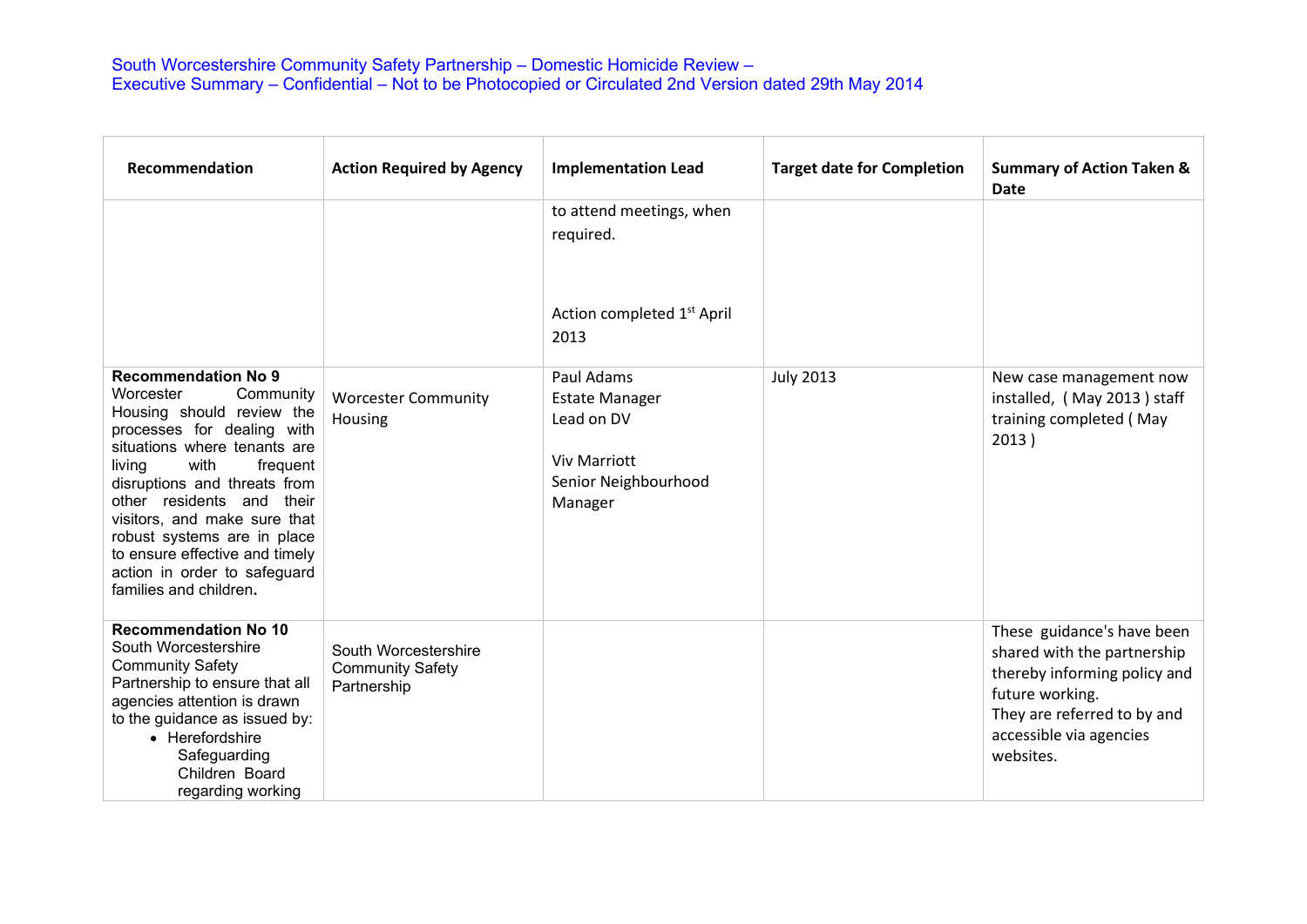| Recommendation                                                                                                                                                                                                                                                                                                                                                                                                                    | <b>Action Required by Agency</b>                                      | <b>Implementation Lead</b>                           | <b>Target date for Completion</b>                                                                                                                            | <b>Summary of Action Taken &amp;</b><br><b>Date</b>                                                                                                                                                                                                                      |
|-----------------------------------------------------------------------------------------------------------------------------------------------------------------------------------------------------------------------------------------------------------------------------------------------------------------------------------------------------------------------------------------------------------------------------------|-----------------------------------------------------------------------|------------------------------------------------------|--------------------------------------------------------------------------------------------------------------------------------------------------------------|--------------------------------------------------------------------------------------------------------------------------------------------------------------------------------------------------------------------------------------------------------------------------|
| with resistant,<br>violent and<br>aggressive families;<br>• Worcestershire<br>Safeguarding<br><b>Children Board</b><br>regarding<br>Resistant, Violent<br>and Aggressive<br>Families within<br>Inter-Agency Child<br>Protection<br>Procedures, and<br>• guidance issues by<br>the Government in<br>December 2012.<br>Agencies should ensure that<br>this best practice is included<br>in future training and policy<br>documents. |                                                                       |                                                      |                                                                                                                                                              |                                                                                                                                                                                                                                                                          |
| <b>Recommendation No 11</b><br>The Responsible Authorities<br>within Community Safety<br>Partnership to encourage all<br>agencies to partake in<br>Freedom Programme<br>Training and MARAC referral<br>training as from May 2013                                                                                                                                                                                                  | The Responsible Authorities<br>within Community Safety<br>Partnership | Stonham Home Group /<br><b>Strategic Coordinator</b> | Freedom Programme for<br>Professionals re-<br>commissioned in April 2013<br>for 12 months to Stonham.<br>Course dates to be released<br>throughout the year. | The Freedom Programme for<br>Professionals has been re-<br>commissioned to Stonham.<br>To-date all courses are fully<br>subscribed and it is<br>estimated that in excess of<br>400 professionals will have<br>attended by the end of the<br>contract in June 2014. To be |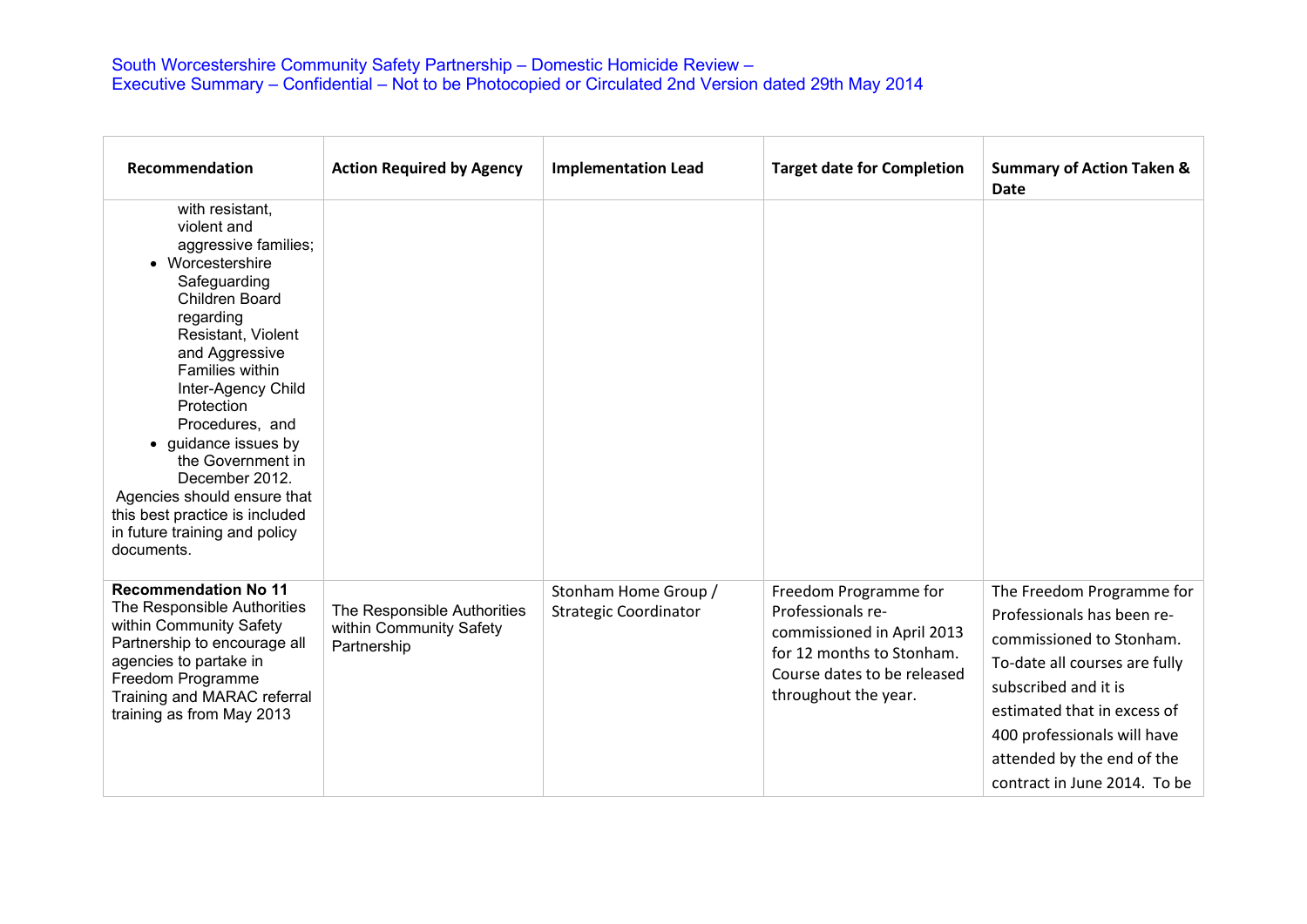| Recommendation                                                                                                                                                                                                                                                                                                                                                                                                                                                                                          | <b>Action Required by Agency</b>                            | <b>Implementation Lead</b> | <b>Target date for Completion</b> | <b>Summary of Action Taken &amp;</b><br>Date                                       |
|---------------------------------------------------------------------------------------------------------------------------------------------------------------------------------------------------------------------------------------------------------------------------------------------------------------------------------------------------------------------------------------------------------------------------------------------------------------------------------------------------------|-------------------------------------------------------------|----------------------------|-----------------------------------|------------------------------------------------------------------------------------|
|                                                                                                                                                                                                                                                                                                                                                                                                                                                                                                         |                                                             |                            |                                   | evaluated by Worcester                                                             |
|                                                                                                                                                                                                                                                                                                                                                                                                                                                                                                         |                                                             |                            |                                   | University                                                                         |
|                                                                                                                                                                                                                                                                                                                                                                                                                                                                                                         |                                                             |                            |                                   | <b>MARAC</b> awareness events                                                      |
|                                                                                                                                                                                                                                                                                                                                                                                                                                                                                                         |                                                             |                            |                                   | continue to be scheduled all                                                       |
|                                                                                                                                                                                                                                                                                                                                                                                                                                                                                                         |                                                             |                            |                                   | of which are fully subscribed<br>with positive feedback.                           |
| <b>Recommendation No 12</b><br>South Worcestershire Safety<br><b>Community Partnership to</b><br>ensure that Individual<br><b>Management Report</b><br>recommendations as set out<br>in the in action plans<br>contained within this report,<br>are completed within the<br>timescales indicated and that<br>agencies report to South<br><b>Worcestershire Safety</b><br><b>Community Partnership</b><br>confirming this within 6<br>months of the date this report<br>is accepted by the CSP<br>Board. | South Worcestershire Safety<br><b>Community Partnership</b> | All agency leads           | Action plan to be updated         | Strategic coordinator to brief<br>Worcestershire Safer<br>Communities Board Chair. |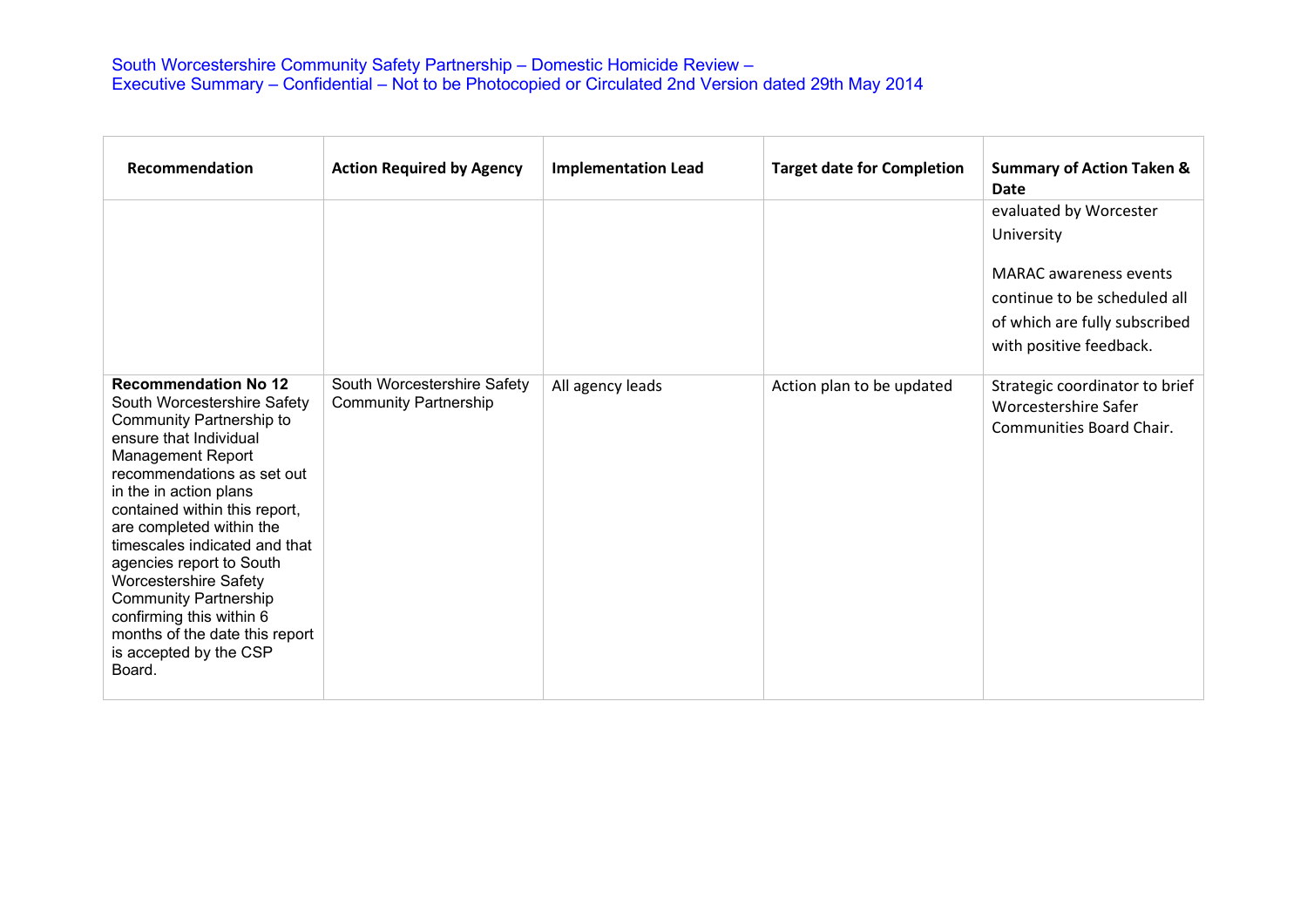

# **South Worcestershire Community Safety Partnership**

### **Domestic Homicide Review Case No 2**

# **ACTION PLAN**

# **Individual Management Report Recommendations**

# **Agency: West Mercia police**

| Recommendation             | <b>Action Required by Agency</b> | Implementation Lead  | Target date for Completion | Summary of Action Taken &<br>Date |
|----------------------------|----------------------------------|----------------------|----------------------------|-----------------------------------|
| <b>Recommendation No 1</b> | West Mercia Police               | Det Supt Head of PVP | Autumn 2013                | The West Mercia and               |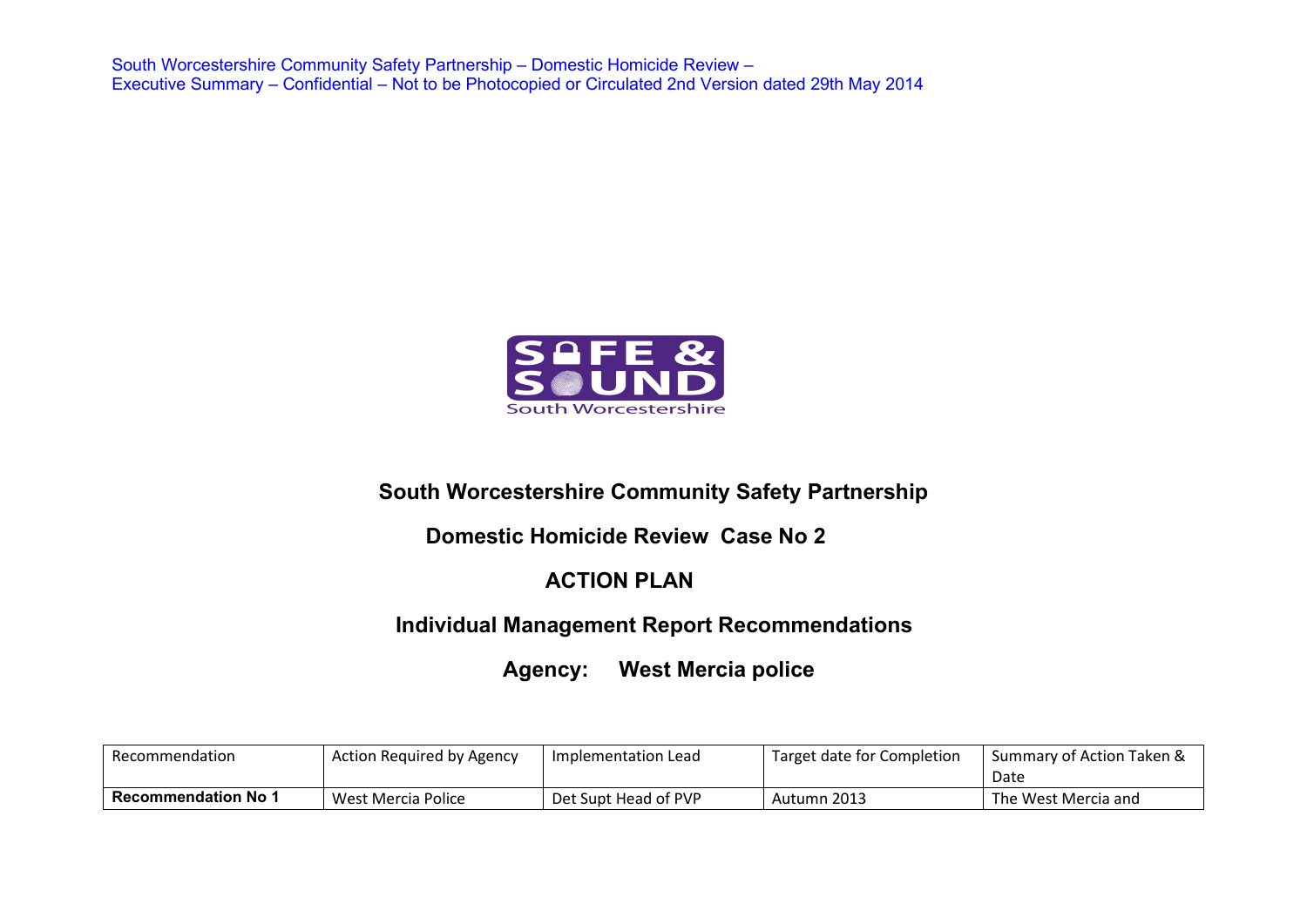| To Develop an analytical<br>product that will identify<br>those individuals where they |                           |                 |             | Warwickshire strategic<br>alliance are to introduce 3<br>appropriately resourced |
|----------------------------------------------------------------------------------------|---------------------------|-----------------|-------------|----------------------------------------------------------------------------------|
| are most vulnerable to harm                                                            |                           |                 |             | Harm Assessment Units.                                                           |
| from both an anti-social and                                                           |                           |                 |             | These units will be dedicated                                                    |
| public protection perspective.                                                         |                           |                 |             | to identifying and risk                                                          |
|                                                                                        |                           |                 |             | assessing vulnerable                                                             |
|                                                                                        |                           |                 |             | individuals and sharing                                                          |
|                                                                                        |                           |                 |             |                                                                                  |
|                                                                                        |                           |                 |             | appropriate information to                                                       |
|                                                                                        |                           |                 |             | effectively deliver                                                              |
|                                                                                        |                           |                 |             | safeguarding processes.                                                          |
|                                                                                        |                           |                 |             | Update Feb 2014: A Harm                                                          |
|                                                                                        |                           |                 |             | <b>Assessment Unit for</b>                                                       |
|                                                                                        |                           |                 |             | <b>Worcestershire &amp;</b>                                                      |
|                                                                                        |                           |                 |             | Herefordshire is now in                                                          |
|                                                                                        |                           |                 |             | place as of 3 <sup>rd</sup> Feb 2014.                                            |
|                                                                                        |                           |                 |             | HAU processes are being                                                          |
|                                                                                        |                           |                 |             | developed to ensure every                                                        |
|                                                                                        |                           |                 |             | incidents involving any                                                          |
|                                                                                        |                           |                 |             | vulnerable person has a                                                          |
|                                                                                        |                           |                 |             | thorough risk assessment                                                         |
|                                                                                        |                           |                 |             | and appropriate referrals                                                        |
|                                                                                        |                           |                 |             | are made irrespective of                                                         |
|                                                                                        |                           |                 |             | traditional silos. Process will                                                  |
|                                                                                        |                           |                 |             | be embedded over the                                                             |
|                                                                                        |                           |                 |             | forthcoming months.                                                              |
|                                                                                        |                           |                 |             |                                                                                  |
| <b>Recommendation No 2</b>                                                             | <b>West Mercia Police</b> | Ch Supt McNevin | Autumn 2013 | The Anti Social Behaviour                                                        |
| To implement the use of Anti-                                                          |                           |                 |             | <b>Risk Assessment Conference</b>                                                |
| Social Behaviour Risk<br><b>Assessment Conference</b>                                  |                           |                 |             | (ASBRAC) development has                                                         |
| across the force in order to                                                           |                           |                 |             | been piloted within selected                                                     |
| facilitate a coordinated                                                               |                           |                 |             | areas of West Mercia since                                                       |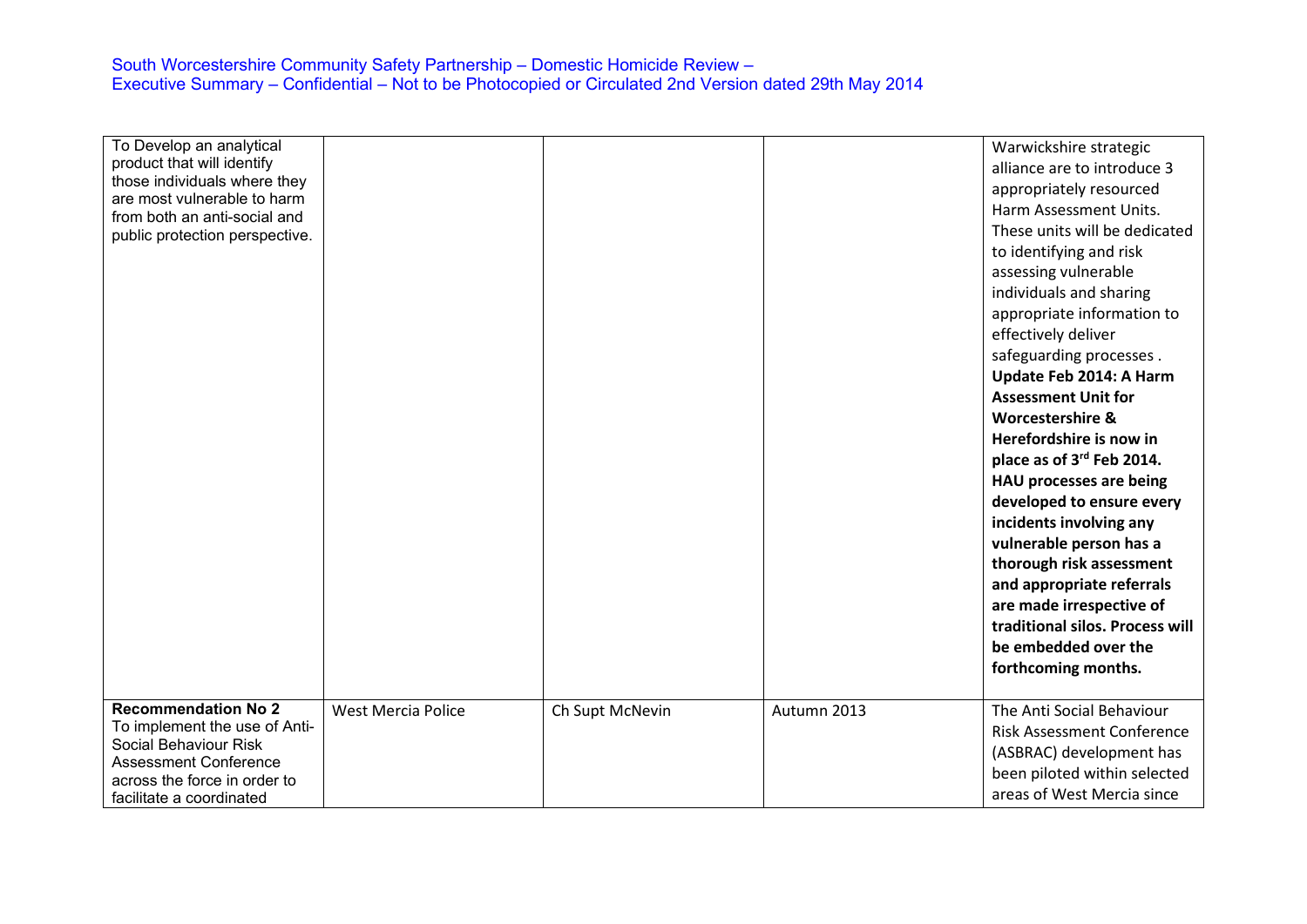| approach to tackling repeat                                    |                           |                      |             | January 2013. The outcome        |
|----------------------------------------------------------------|---------------------------|----------------------|-------------|----------------------------------|
| victimisation.                                                 |                           |                      |             | being the desire to deliver      |
|                                                                |                           |                      |             | the ASBRAC process across        |
|                                                                |                           |                      |             | the strategic alliance.          |
|                                                                |                           |                      |             | This new multi agency            |
|                                                                |                           |                      |             | development requires local       |
|                                                                |                           |                      |             | authority lead and               |
|                                                                |                           |                      |             | ownership.                       |
|                                                                |                           |                      |             | West Mercia and                  |
|                                                                |                           |                      |             | Warwickshire Police intend       |
|                                                                |                           |                      |             | to drive this initiative via the |
|                                                                |                           |                      |             | strategic lead for local         |
|                                                                |                           |                      |             | policing                         |
|                                                                |                           |                      |             | Update Feb 2014:                 |
|                                                                |                           |                      |             | This process is currently        |
|                                                                |                           |                      |             | under review as part of a        |
|                                                                |                           |                      |             | wider review around risk         |
|                                                                |                           |                      |             | assessment and Anti Social       |
|                                                                |                           |                      |             | <b>Behaviour Orders, ASBRAC</b>  |
|                                                                |                           |                      |             | continues to be used in          |
|                                                                |                           |                      |             | areas of West Mercia.            |
| <b>Recommendation No 3</b>                                     | <b>West Mercia Police</b> | Det Supt Head of PVP | Autumn 2013 | The completed pilot process      |
| To increase awareness of<br>the                                |                           |                      |             | of Domestic Violence             |
| parameters<br>of<br>the<br><b>Domestic Violence Protection</b> |                           |                      |             | Protection Notices (DVPN) of     |
| Notice<br>scheme<br>currently                                  |                           |                      |             | which West Mercia was a          |
| operating within South and                                     |                           |                      |             | selected area is currently       |
| North Worcestershire<br>and                                    |                           |                      |             | being independently              |
| due to be implemented force                                    |                           |                      |             | evaluated and assessed with      |
| wide by November 2012.                                         |                           |                      |             | regard to their effectiveness    |
|                                                                |                           |                      |             | by the University of London.     |
|                                                                |                           |                      |             | The outcome of that              |
|                                                                |                           |                      |             | evaluation is to be presented    |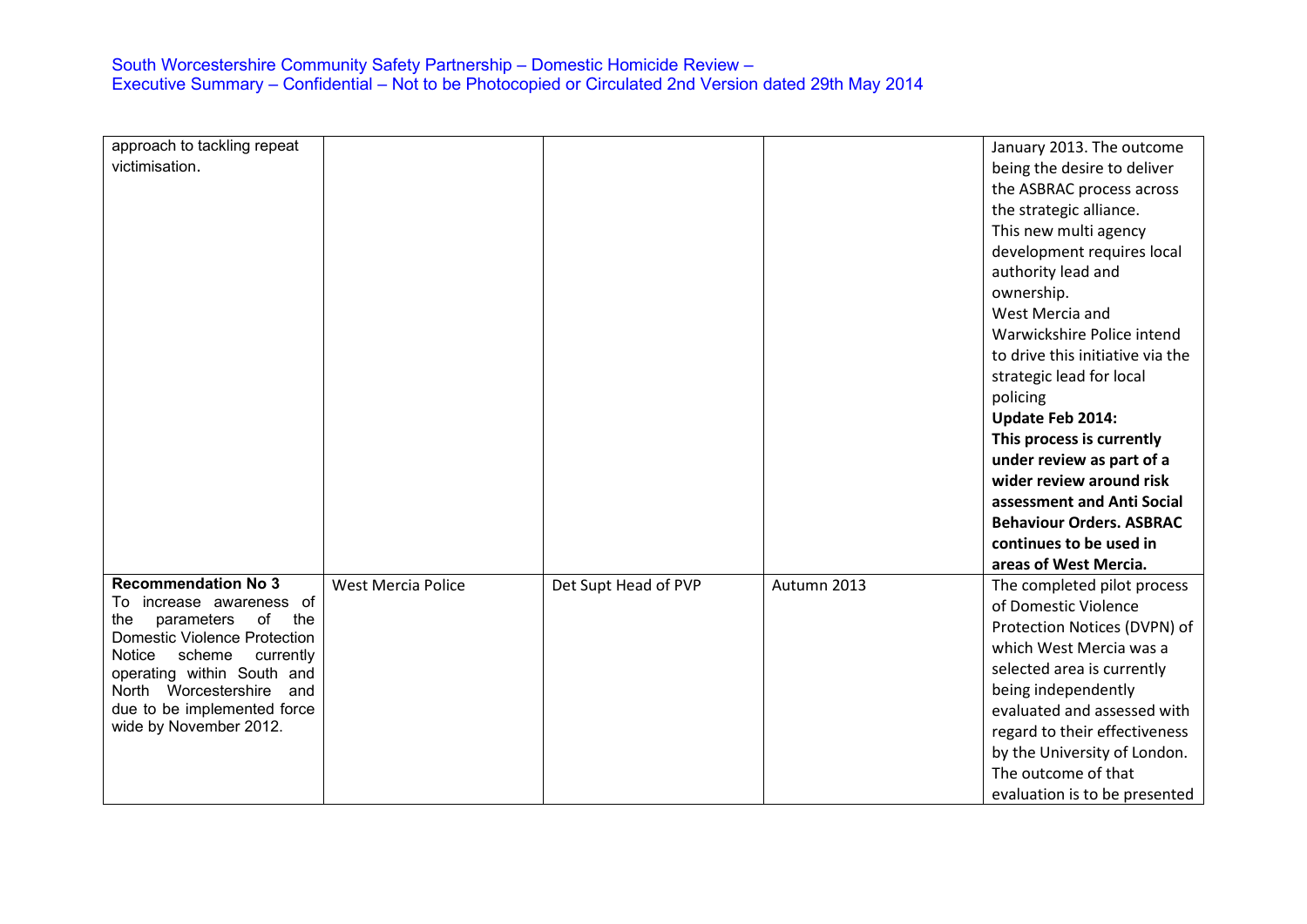|  |  | to a working National                   |
|--|--|-----------------------------------------|
|  |  | <b>Association of Chief Police</b>      |
|  |  | Officers (ACPO) group with              |
|  |  | their recommendation                    |
|  |  | regarding proposed national             |
|  |  | implementation and                      |
|  |  | potential funding resources.            |
|  |  |                                         |
|  |  | <b>Update Feb 2014: Shortly</b>         |
|  |  | after this DHR West Mercia              |
|  |  | Police rolled-out DVPN's to             |
|  |  | the whole of the Force area             |
|  |  | and they remained in place              |
|  |  | after the pilot officially              |
|  |  | ended. The independent                  |
|  |  | evaluation by the University            |
|  |  | of London has now been                  |
|  |  | completed and reviewed by               |
|  |  | both ACPO and the Home                  |
|  |  | Office. In November 2013                |
|  |  | the Home Secretary                      |
|  |  | announced her desire to see             |
|  |  | DVPO's rolled out nationally            |
|  |  | in 2014. Work is currently              |
|  |  | underway in Warwickshire                |
|  |  | <b>Police to implement DVPO's</b>       |
|  |  | by 2 <sup>nd</sup> June 2014. This will |
|  |  | also be seen as an                      |
|  |  | opportunity to refresh                  |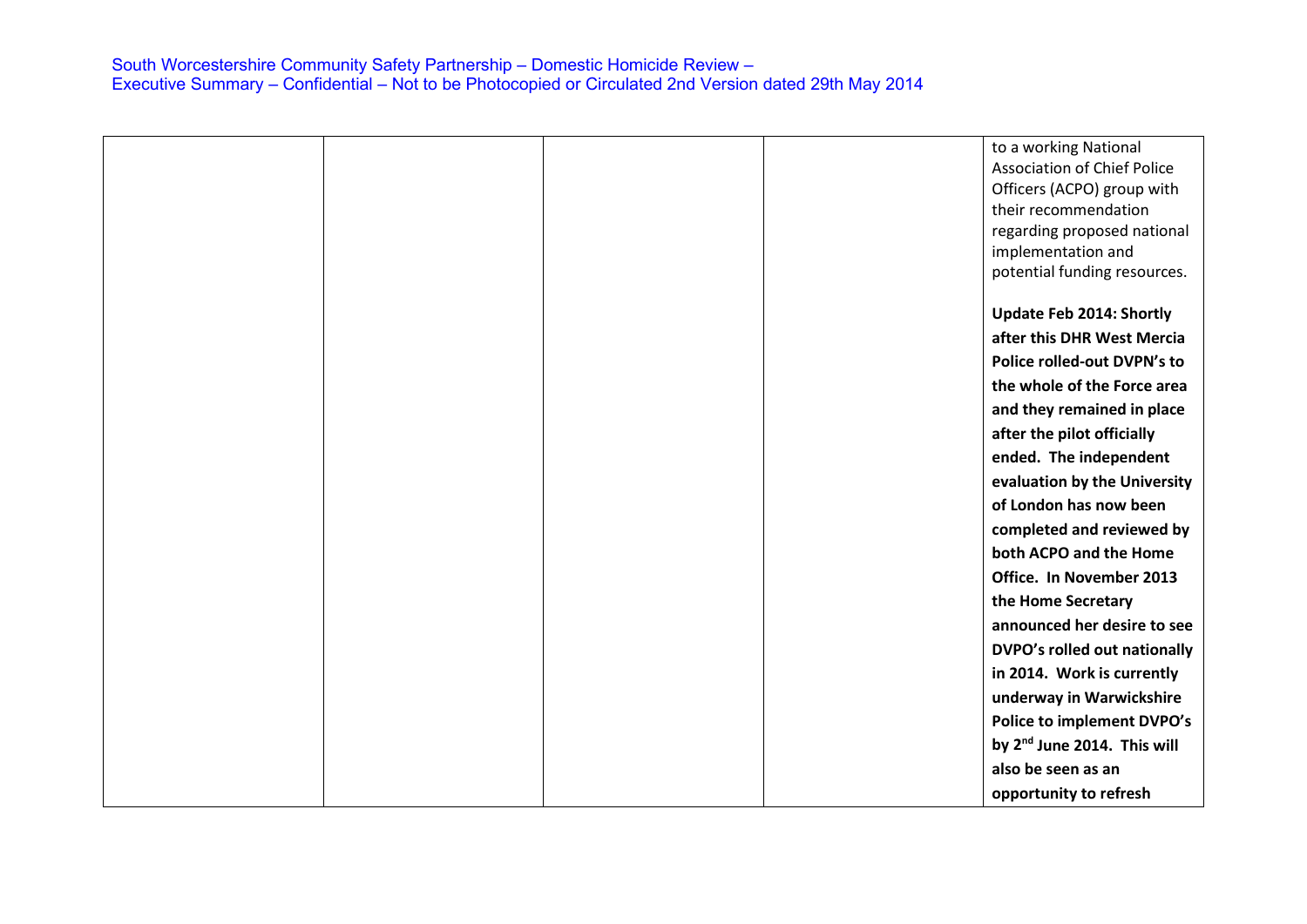|                                                                                                                                                                                                                                                        |                           |                      |                          | awareness within West<br><b>Mercia Police and planning</b><br>for events of this nature are<br>underway ie: identification<br>and training for 'champions'<br>on each shift                                                                                                                                                                                                                                                                                                                                                                                                                                                                                                |
|--------------------------------------------------------------------------------------------------------------------------------------------------------------------------------------------------------------------------------------------------------|---------------------------|----------------------|--------------------------|----------------------------------------------------------------------------------------------------------------------------------------------------------------------------------------------------------------------------------------------------------------------------------------------------------------------------------------------------------------------------------------------------------------------------------------------------------------------------------------------------------------------------------------------------------------------------------------------------------------------------------------------------------------------------|
| <b>Recommendation No 4</b><br>All Response officers to<br>receive a more<br>comprehensive brief in<br>relation to history and risk<br>involving particular<br>addresses and individuals in<br>order that incidents are not<br>dealt with in isolation. | <b>West Mercia Police</b> | Det Supt Head of PVP | Implemented and ongoing. | Individuals who are<br>identified as being repeat<br>victims of incidents or who<br>are recognised as being<br>potentially vulnerable are<br>subject to daily intrusive<br>management that has chief<br>officer oversight.<br>Where potential victims are<br>identified reassurance is<br>required that all appropriate<br>information is shared with<br>agencies to safeguard the<br>individual<br>Update Feb 2014: The Harm<br><b>Assessment Unit for</b><br><b>Worcestershire and</b><br>Herefordshire commenced<br>in early Feb 2014. A HAU for<br>the north of the force is due<br>to begin in March 2014.<br>HAU staff are responsible<br>for ensuring incidents are |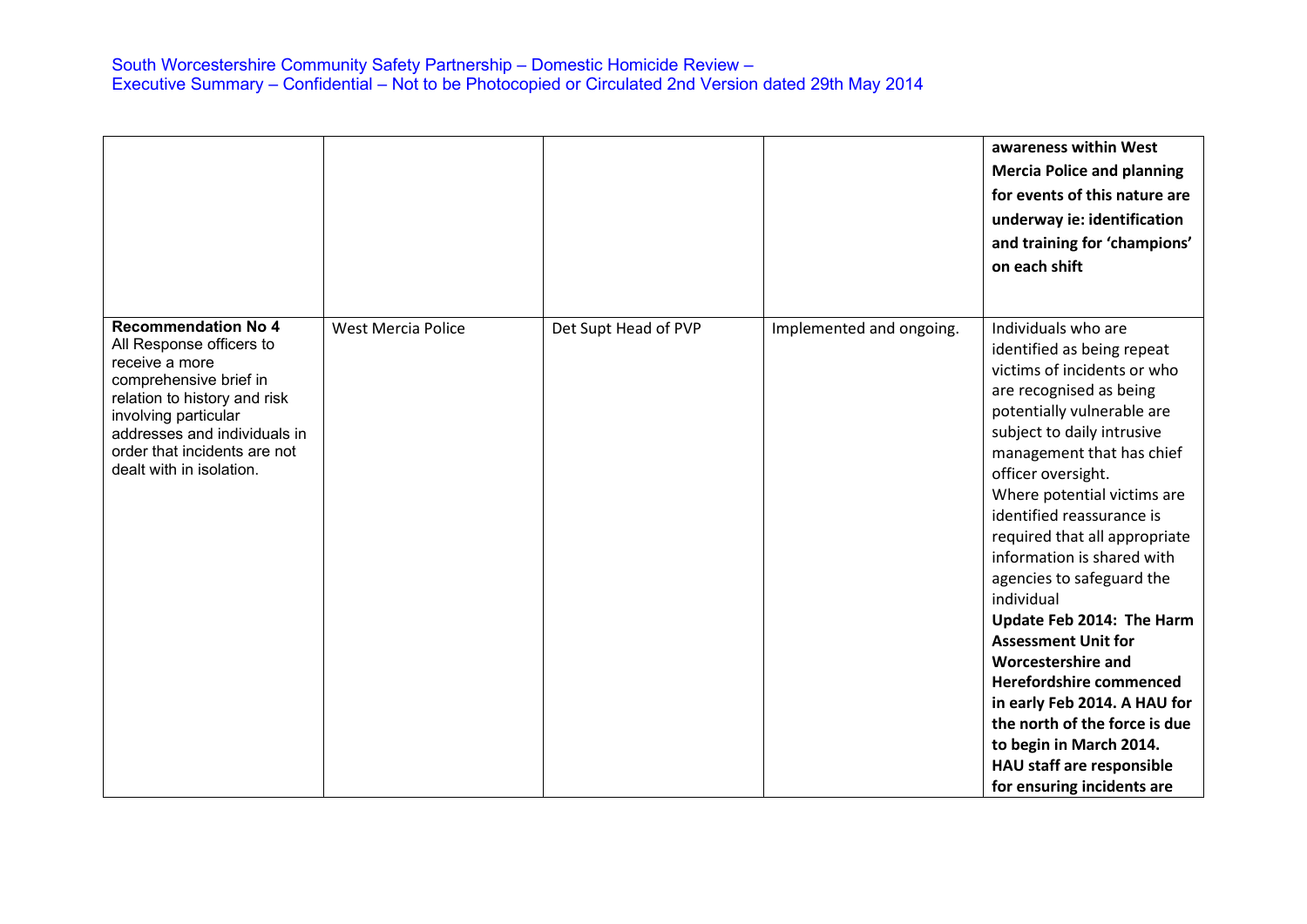|                                                        |                           |  | not reviewed in isolation        |
|--------------------------------------------------------|---------------------------|--|----------------------------------|
|                                                        |                           |  | and that appropriate             |
|                                                        |                           |  | referrals are made which         |
|                                                        |                           |  | takes into account the wider     |
|                                                        |                           |  | perspective. HAU processes       |
|                                                        |                           |  | will be embedded over the        |
|                                                        |                           |  | next 6 months.                   |
| <b>Recommendation No 5</b>                             | <b>West Mercia Police</b> |  | Since 2007 all new West          |
| To raise awareness of                                  |                           |  | Mercia police officer recruits   |
| Children Safeguarding and                              |                           |  | and Community Support            |
| re-enforce the statutory<br>obligation that the police |                           |  | Officers have received           |
| have to deliver safeguarding.                          |                           |  | <b>Safeguarding Awareness</b>    |
|                                                        |                           |  | training during their            |
|                                                        |                           |  | induction training. The          |
|                                                        |                           |  | emphasis of this training        |
|                                                        |                           |  | cantering on risk                |
|                                                        |                           |  | identification and sharing       |
|                                                        |                           |  | information of risk. Training    |
|                                                        |                           |  | is delivered by staff from the   |
|                                                        |                           |  | strategic HQ PVP Dept.           |
|                                                        |                           |  | Update Feb 2014 - Child          |
|                                                        |                           |  | Safeguarding remains a           |
|                                                        |                           |  | priority and a Strategic Child   |
|                                                        |                           |  | Safeguarding post at             |
|                                                        |                           |  | <b>Detective Inspector level</b> |
|                                                        |                           |  | remains within the               |
|                                                        |                           |  | organisation. Safeguarding       |
|                                                        |                           |  | training continues to be         |
|                                                        |                           |  | given to all new members of      |
|                                                        |                           |  | staff and has recently been      |
|                                                        |                           |  | rolled out to new PCSO's for     |
|                                                        |                           |  | example. The increasing          |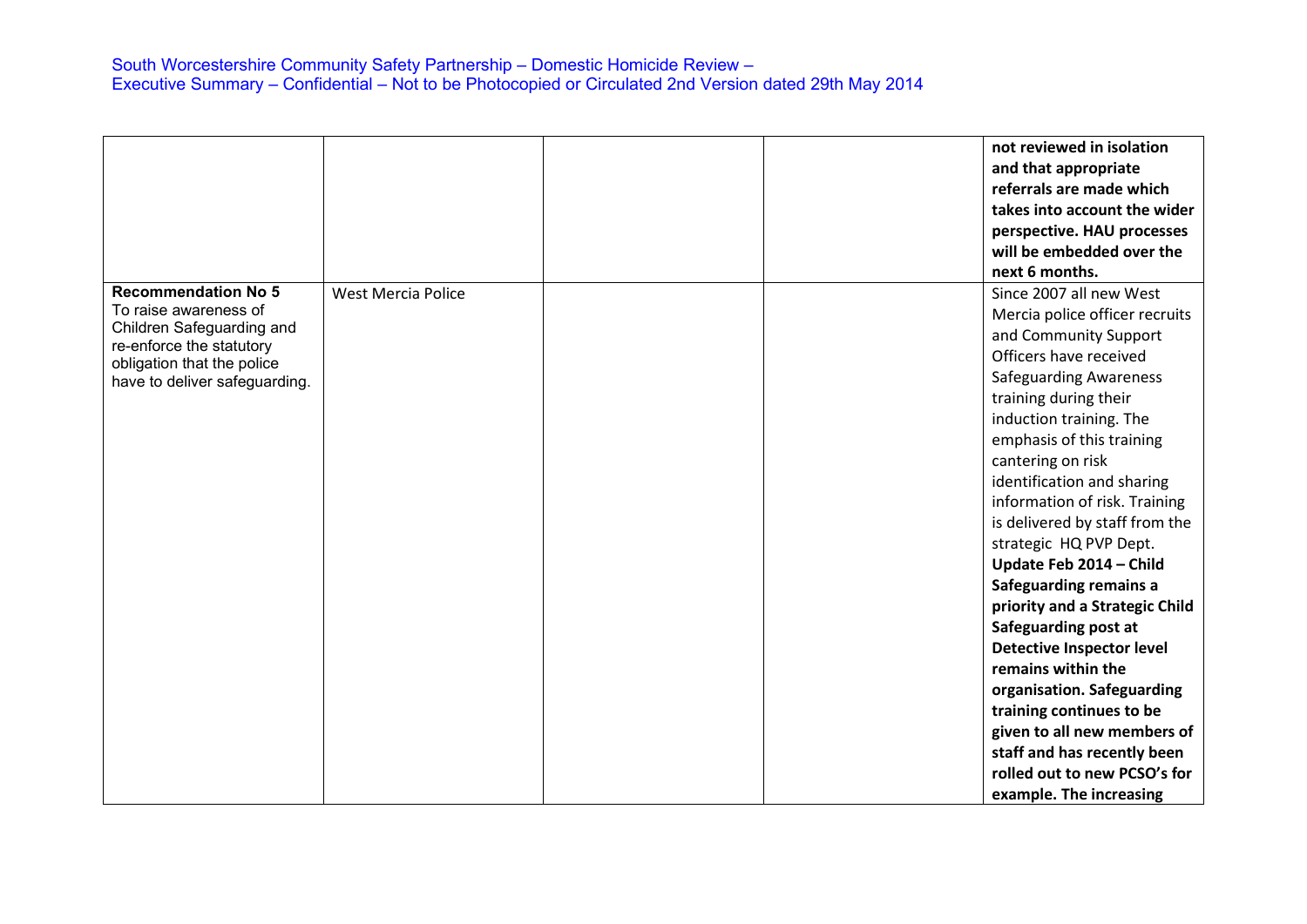|  |  | number of case reviews           |
|--|--|----------------------------------|
|  |  | (Serious and local) taking       |
|  |  | place since changes in           |
|  |  | <b>Working Together 2013 has</b> |
|  |  | called for a more robust         |
|  |  | overview of the                  |
|  |  | <b>Recommendations process</b>   |
|  |  | and a thematic review of         |
|  |  | repeat issues. These reviews     |
|  |  | have Strategic oversight at      |
|  |  | ACC level and plans are          |
|  |  | underway to provide more         |
|  |  | consistent feedback to           |
|  |  | those staff at the front end     |
|  |  | of these processes. The roll     |
|  |  | out of HAU departments in        |
|  |  | the North and South of the       |
|  |  | Force from Feb 2014 will         |
|  |  | also ensure consistent           |
|  |  | approaches are applied           |
|  |  | across the Force to incidents    |
|  |  | where child safeguarding         |
|  |  | concerns are raised,             |
|  |  | ensuring prompt and              |
|  |  | appropriate referrals            |
|  |  | processes.                       |
|  |  | The Section 11 audit for         |
|  |  | Worcestershire is due in Feb     |
|  |  | 2014 and will report on          |
|  |  | <b>West Mercia Police's</b>      |
|  |  | commitments to                   |
|  |  | safeguarding.                    |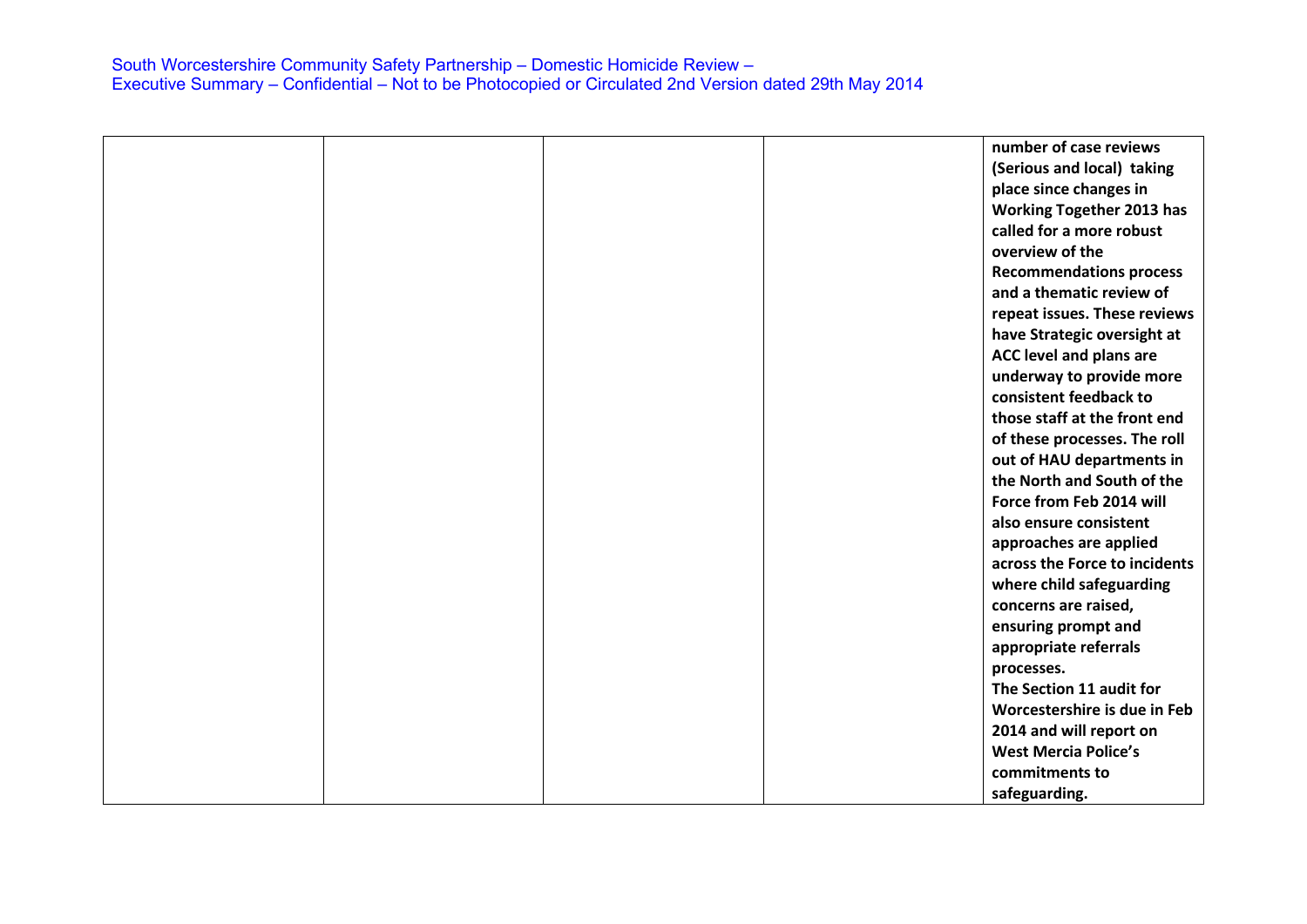| <b>Recommendation No 6</b><br>Management of the | <b>West Mercia Police</b> | Chief Supt Safety & Justice | September 2013 | The strategic alliance is<br>currently reviewing and |
|-------------------------------------------------|---------------------------|-----------------------------|----------------|------------------------------------------------------|
| Operational Information                         |                           |                             |                | assessing operational control                        |
| System needs to be more                         |                           |                             |                | and command of all live                              |
| dynamic and subject to<br>scrutiny              |                           |                             |                | incidents with a realignment                         |
|                                                 |                           |                             |                | of additional new                                    |
|                                                 |                           |                             |                | supervisory posts to enhance                         |
|                                                 |                           |                             |                | service delivery                                     |
|                                                 |                           |                             |                | Update Feb 2014:                                     |
|                                                 |                           |                             |                | <b>Operations and</b>                                |
|                                                 |                           |                             |                | <b>Communications Centre has</b>                     |
|                                                 |                           |                             |                | since October 2013 re-                               |
|                                                 |                           |                             |                | installed Sergeant                                   |
|                                                 |                           |                             |                | <b>Supervisors and additional</b>                    |
|                                                 |                           |                             |                | team supervisors for robust                          |
|                                                 |                           |                             |                | scrutiny of incidents with a                         |
|                                                 |                           |                             |                | focus on threat, risk & harm.                        |
|                                                 |                           |                             |                | They review all domestic                             |
|                                                 |                           |                             |                | incidents to ensure an                               |
|                                                 |                           |                             |                | appropriate response and                             |
|                                                 |                           |                             |                | ensure all relevant checks                           |
|                                                 |                           |                             |                | have been completed. No                              |
|                                                 |                           |                             |                | incident can be scheduled                            |
|                                                 |                           |                             |                | for delayed deployment                               |
|                                                 |                           |                             |                | unless it has been assessed                          |
|                                                 |                           |                             |                | by a supervisor. All                                 |
|                                                 |                           |                             |                | domestic incidents have a                            |
|                                                 |                           |                             |                | marker on them, so if a                              |
|                                                 |                           |                             |                | crime / incident report is                           |
|                                                 |                           |                             |                | not submitted, then the                              |
|                                                 |                           |                             |                | incident will appear on the                          |
|                                                 |                           |                             |                | exceptions list and become                           |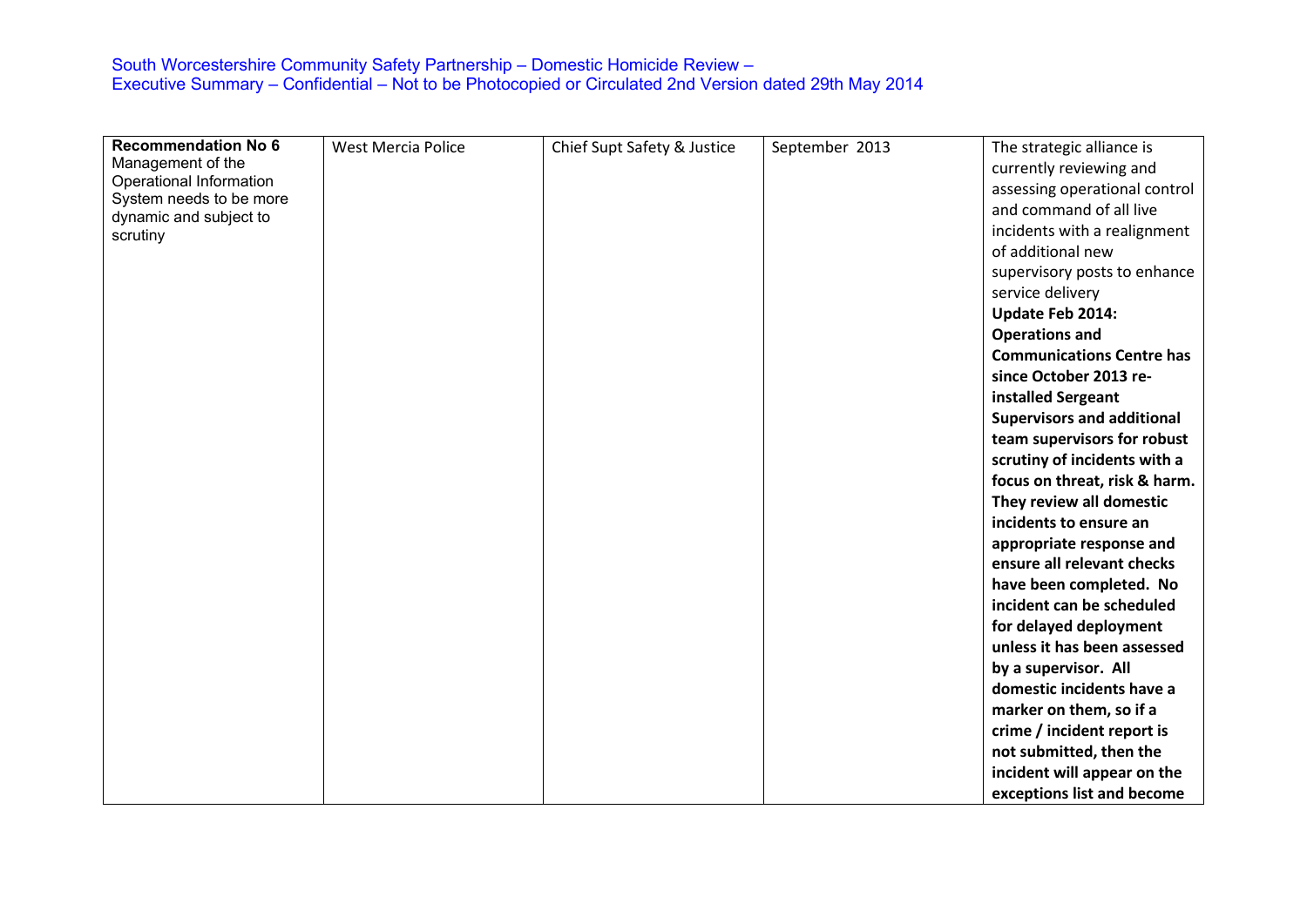|  |  | subject of further scrutiny      |
|--|--|----------------------------------|
|  |  | by patrol supervisors.           |
|  |  | <b>Across West Mercia &amp;</b>  |
|  |  | Warwickshire a supervisor        |
|  |  | at Inspector rank within OCC     |
|  |  | is also responsible for          |
|  |  | dynamic review of all high       |
|  |  | risk incidents. An               |
|  |  | <b>Intelligence Team is also</b> |
|  |  | now available 24 hours a         |
|  |  | day to inform the OCC of         |
|  |  | additional information to        |
|  |  | inform risk.                     |

# **Agency: CRI Pathway to Recovery**

| Recommendation                                                                           | <b>Action Required by Agency</b>                                                                                                                                                  | <b>Implementation Lead</b> | Target date for Completion | Summary of Action Taken &<br>Date                                                                                                      |
|------------------------------------------------------------------------------------------|-----------------------------------------------------------------------------------------------------------------------------------------------------------------------------------|----------------------------|----------------------------|----------------------------------------------------------------------------------------------------------------------------------------|
| Recommendation No 1<br>To improve management of<br>referrals and assertive<br>engagement | To cross reference all<br>referrals with MARAC and<br>MAPPA [and other high<br>risk persons] lists where<br>agencies are able to share<br>these lists<br>To assertively follow-up | Jon Shorrock/ Steve Sanger | <b>April 2013</b>          | <b>MAPPA lists currently</b><br>available and being<br>used.<br>Update August 2013-<br>as above and not able<br>to progress MAPPA list |